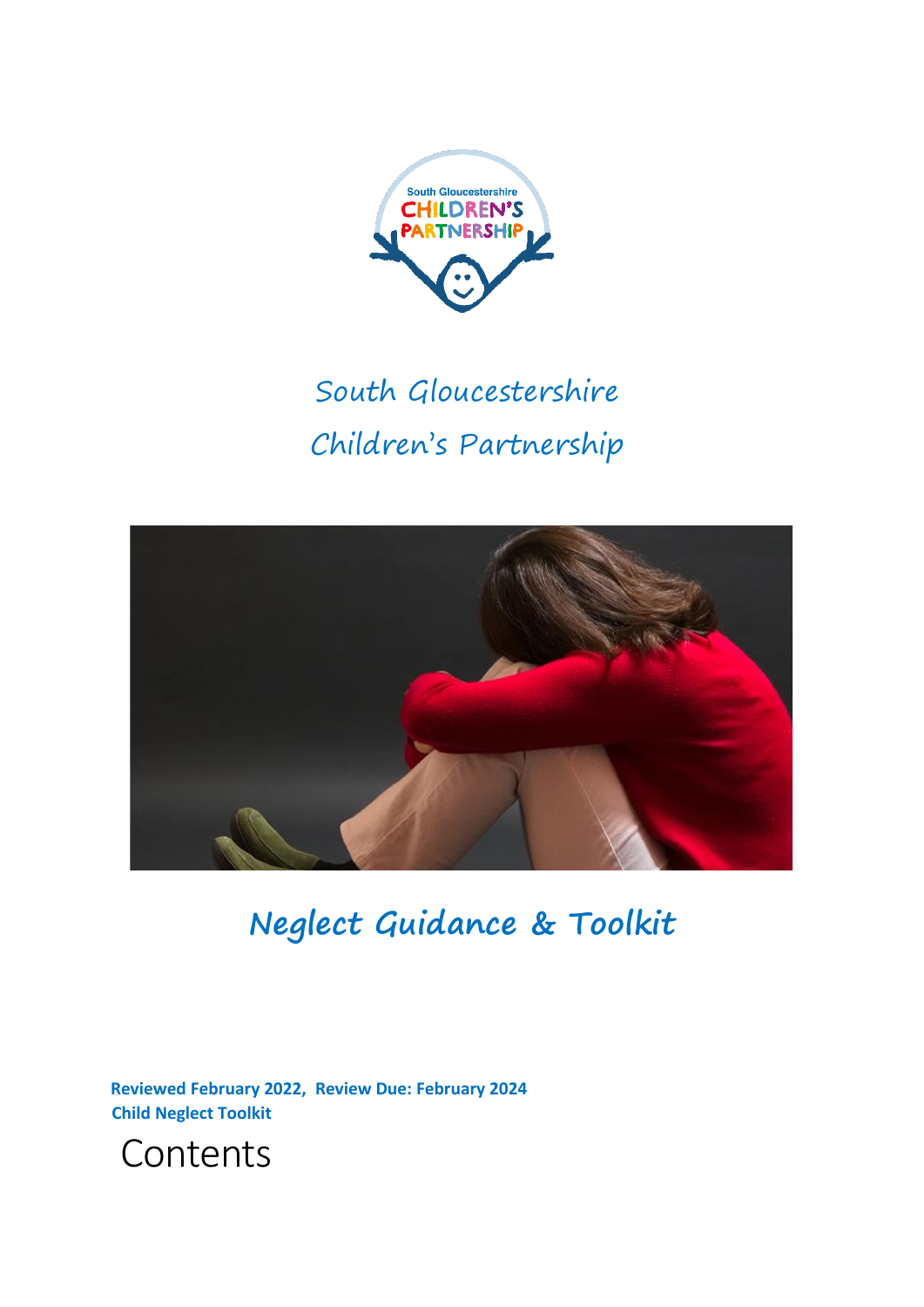| <b>Section 1</b>                                                       | Page           |
|------------------------------------------------------------------------|----------------|
| Introduction                                                           | $\overline{2}$ |
| Definitions - What is Neglect?                                         | 3              |
| Reasons for Child Neglect                                              | 7              |
| Identifying Neglect: Signs and Indicators and the Assessment Framework | 9              |
| Immediate and Long Term Impacts of Neglect on the Child                | 15             |
| Decisions, Next Steps and Referrals to ART                             | 22             |
| <b>Undertaking Assessments</b>                                         | 25             |
| Planning, Reviewing and the Use of Supervision                         | 30             |
| Section 2 - Tools for the Job                                          | 33             |
| <b>Section 3 - Recording Sheet</b>                                     |                |
| <b>Additional Resources</b>                                            | 79             |

Introduction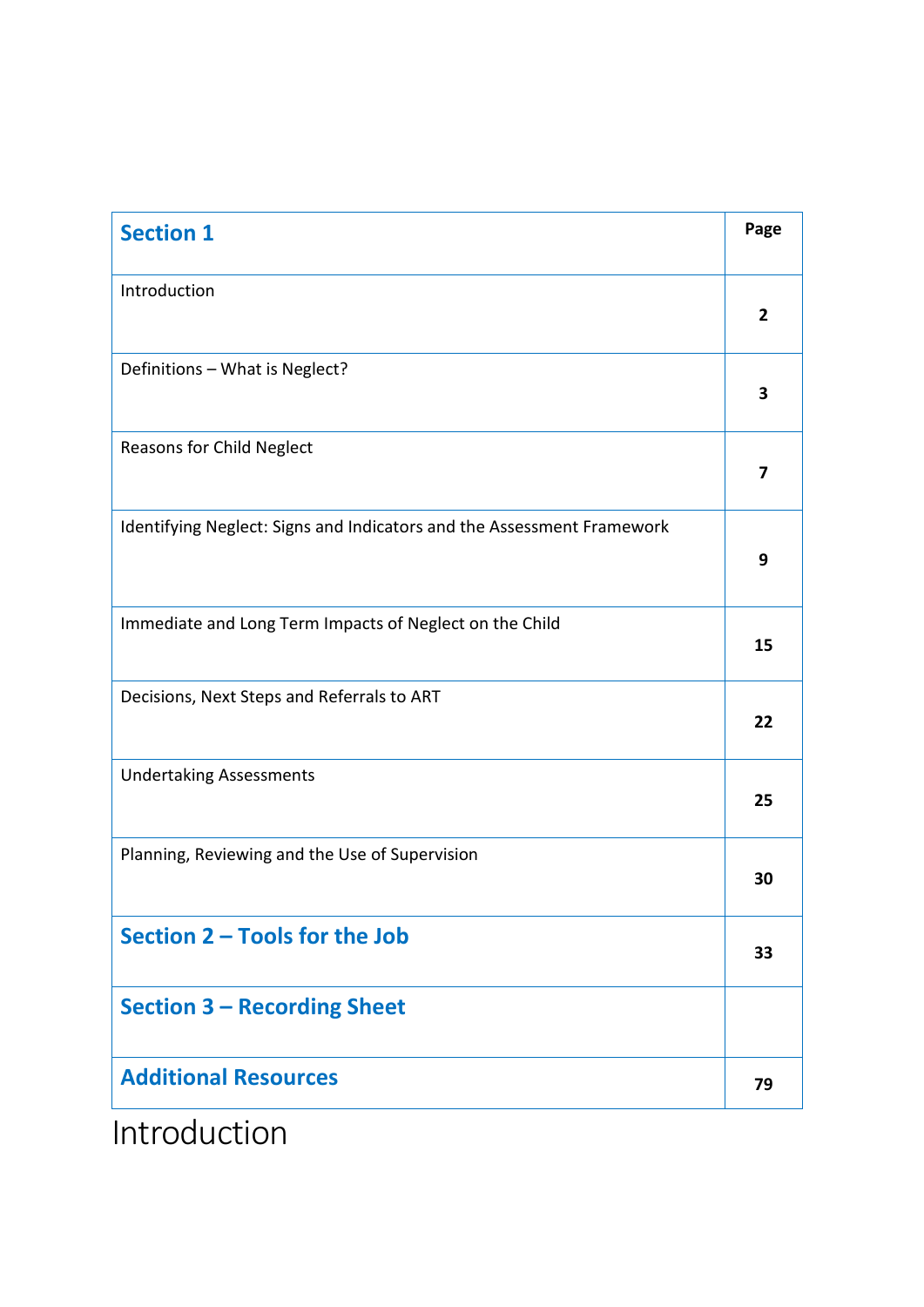The aim of this guidance is to establish a common understanding and a common threshold for intervention in cases where the neglect of children is a concern. For the purposes of this document, a child is a person under the age of 18 years.

National statistics [\(Gov.uk statistics re children in need\)](https://www.gov.uk/government/collections/statistics-children-in-need) in 2021, tell us that Neglect is the most common category of abuse recorded for children on protection plans, accounting for almost half of children on a plan.

The most recent Triennial Review<sup>1</sup> shows that there was evidence of neglect in 74.8% of the case reviews; the following themes were identified:

- Many of the case reviews identified poverty as an issue, but it was often overlooked by practitioners or addressed on an ad hoc basis
- There was an extremely high prevalence of adverse parental and family circumstances. Often there was not one single issue, but a combination of different parental and environmental risk factors which accumulated over time
- Adolescents living with neglect were particularly vulnerable to having their needs and the risks they faced overlooked.

Poverty leads to additional complexity, stress and anxiety in families, which can in turn heighten the risk of neglect or abuse, as highlighted in this example:

> *'The primary focus for agencies was to improve the physical conditions of the home …. The lack of assessment of the ways in which poverty affected the children resulted in short-term bursts of activity to clean up the home or provide cash or food for the children. Signs of improvement resulted in the case being closed to children's social care. The underlying causes of the family's poverty and its relationship with parental drug addiction were not explored. Perhaps most significant was the lack of any exploration of the children's experiences and how poverty impacted on their safety, health and overall development.'*

This practice guidance aims to highlight some of the difficulties experienced when working to combat neglect and suggests ways to avoid or resolve them. Research and literature has captured the high levels of anxiety that practitioners feel when working with neglected children. Whilst no guidance can provide answers to all circumstances or difficulties, the aim of this guidance is to support the use of professional judgment at all stages during interventions with families.

## Definitions: What is Neglect?

<sup>1</sup> Complexity and challenge: a triennial analysis of SCRs 2014-2017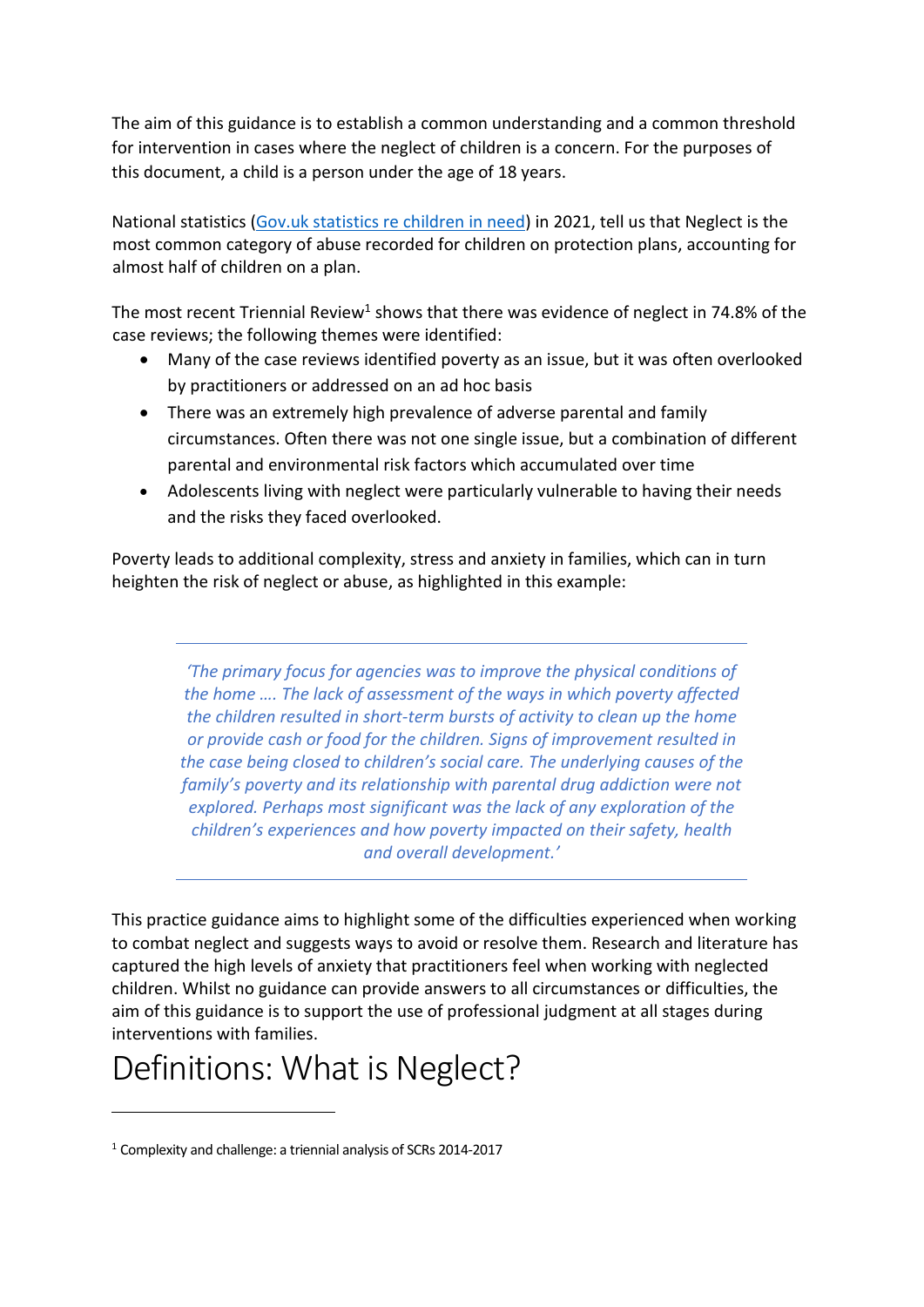Neglect is generally considered to be the omission of specific behaviours by caregivers, though it can also include acts of commission. There are variations in how neglect is defined across the UK, however. In England, neglect is defined as:

The persistent failure to meet a child's basic physical and/or psychological needs, likely to result in the serious impairment of the child's health or development. Neglect may occur in pregnancy as a result of maternal substance abuse. Once a child is born, neglect may involve a parent or carer failing to:

- Provide adequate food, clothing and shelter (including exclusion from a home or abandonment)
- Protect a child from physical and emotional harm or danger
- Ensure adequate supervision (including the use of inadequate care-givers)
- Ensure access to appropriate medical care or treatment

It may also include neglect of, or unresponsiveness to, a child's basic emotional needs. (Working Together to Safeguard Children 2018)

This definition stresses the importance of the child's need for psychological and emotional care as well as physical care.

Neglect can be defined from the perspective of a child's right not to be subject to inhuman or degrading treatment, for example in the European Convention on Human Rights, Article 3 and the United Nations Convention on the Rights of the Child (UNCRC), Article 19.

Child neglect is rarely an intentional act of cruelty, however there are occasions when neglect is perpetrated consciously as an abusive act by a parent/carer. More often neglect is defined as omission of care by the child's carers, meaning that the needs of the child or children will be consistently unmet. There may be many different reasons parents are unable to consistently meet the needs of their child or children. For example, this may occur as a result of parental mental ill health, substance misuse or learning disabilities.

Howarth (2007) identified neglect as follows:

- **Medical neglect** is where carers minimise or deny a child's illness or health needs, or neglect to administer medication or treatments. It includes neglect of all aspects of health care including dental, optical, speech and language therapy, and physiotherapy
- **Nutritional neglect** is usually associated with inadequate food for normal growth leading to "failure to thrive". Increasingly another form of nutritional neglect from an unhealthy diet and lack of exercise can lead to obesity, which increases the risks to health in adulthood
- **Emotional neglect** can be defined as the "hostile or indifferent parental behaviour which damages a child's self-esteem, degrades a sense of achievement, diminishes a sense of belonging and stands in the way of healthy, vigorous and happy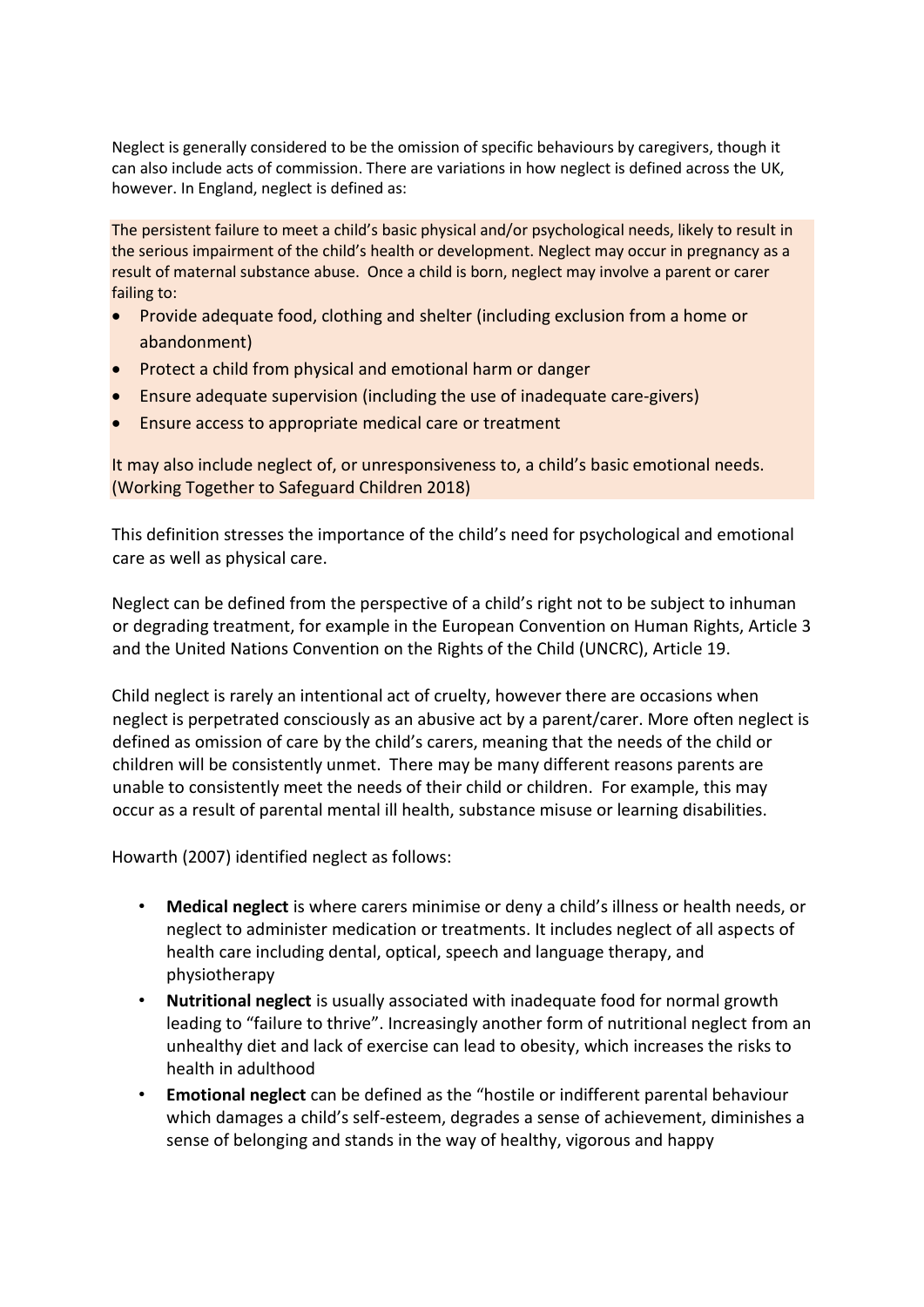development". It is the non-deliberate consequence of a carer's neglectful behaviour (Iwaniec, 1995)

- **Educational neglect** includes carers failing to comply with state requirements, but also include the broader aspects of education such as providing a stimulating environment; showing an interest in the child's education and supporting their learning including that any special educational needs are met.
- **Physical neglect** refers to the dirty state of the home, lack of hygiene, lack of heating, inadequate and/or broken furniture and bedding. It may include poor or inadequate clothing, which mark a child as different from his peers resulting in isolation or bullying. It also refers to a lack of safety in the home, exposure to substances, lack of fireguard or safety gates, and exposed electric wires and sockets.
- **Failure to Provide Supervision & Guidance** refers to the carer failing to provide the level of guidance and supervision to ensure that the child is physically safe and protected from harm.

## The South Gloucestershire Picture

The table below shows data relating to children who were the subject of a child protection plan in February 2022. The proportion of children defined under the category of 'Neglect' is 41.2% which is below the average for England which is 48%.

|                                         | Emotional      | <b>Neglect</b> | Physical       | Sexual         | <b>Total</b>   |
|-----------------------------------------|----------------|----------------|----------------|----------------|----------------|
| 0-18 Children with<br>Disabilities Team | 0              | $\bf{0}$       | 2              | 0              | $\overline{2}$ |
| Central Locality -<br>Team One          | 3              | $\overline{2}$ | $\overline{0}$ | 0              | 5              |
| Central Locality -<br>Team Two          | 10             | 17             | 6              | 0              | 33             |
| Response Team<br>Three                  | $\overline{2}$ | 4              | $\overline{0}$ | 0              | 6              |
| Response Team<br>Two                    | $\overline{2}$ | $\bf{0}$       | $\overline{0}$ | 0              | $\overline{2}$ |
| North Locality<br>Team One              | 20             | 22             | 8              | 3              | 53             |
| North Locality<br>Team Two              | 8              | 7              | 0              | 0              | 15             |
| South Locality<br>Team One              | 22             | 8              | $\mathbf{1}$   | $\overline{2}$ | 33             |
| South Locality<br>Team Two              | 8              | 13             | 5              | 2              | 28             |
| <b>Total</b>                            | 75             | 73             | 22             | 7              | 177            |

In South Gloucestershire, it has been our practice for some time to only use one category when making a child protection plan. Practice varies across England, with nationally 3.9% of children with a child protection plan having multiple categories. In South Gloucestershire the child protection conference determines the primary category appropriate to reflect the concerns for the child.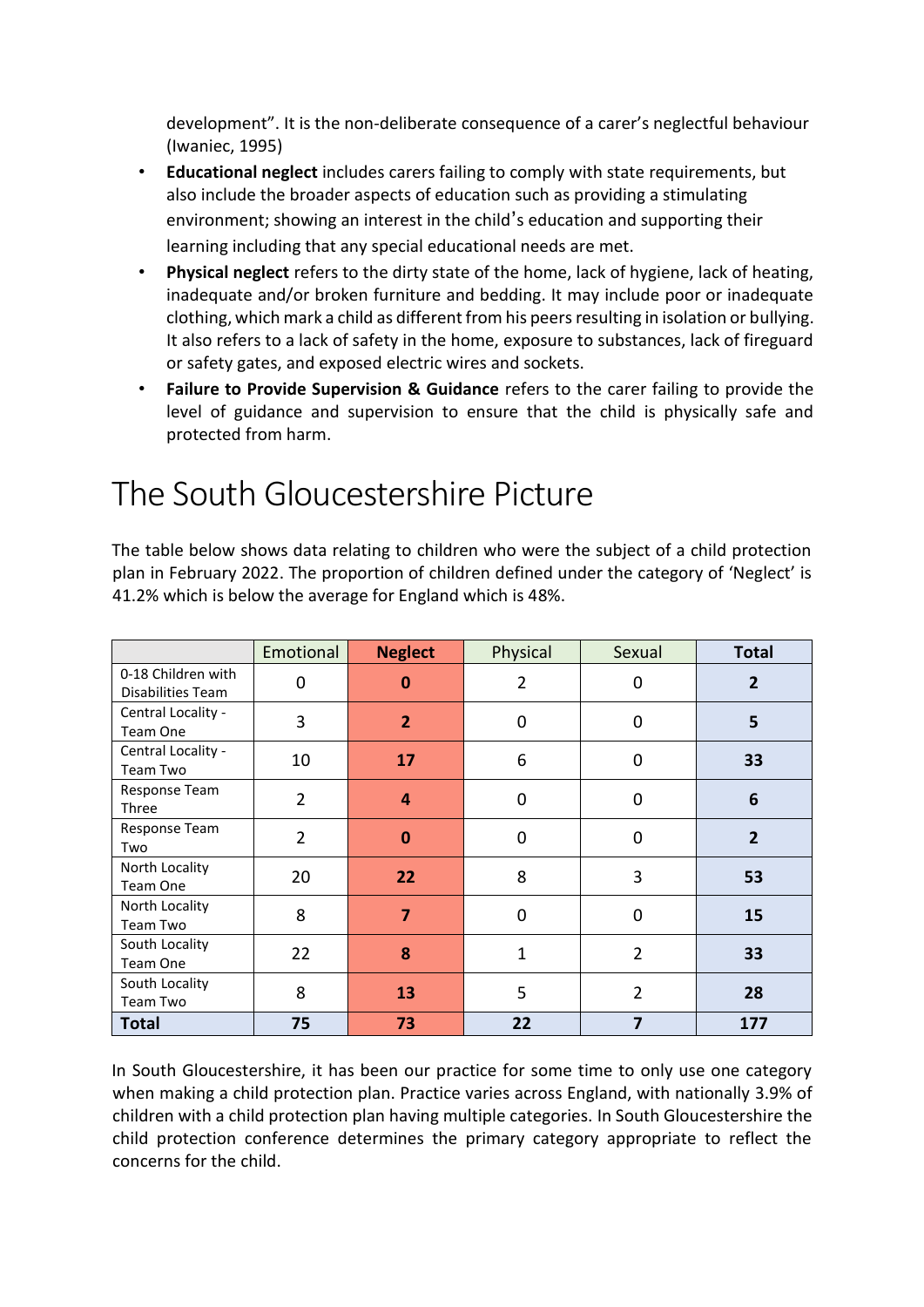The following categorisations based upon research (Crittenden 1999, cited in NCH Action for Children, 'Action on Neglect' 2013) may help to plan and manage neglect cases. The research suggested that neglect can be grouped as follows:

|                   | <b>Disorder Neglect</b><br>(driven by chaos and crisis)                                                                                                                                                                                                                                                                                                                                                                                                                                                                                                                                                                                                                                                                                                                                                        | <b>Emotional Neglect (absence)</b><br>of empathy, not good at<br>forming relationships)                                                                                                                                                                                                                                                                                                                                                                                                                                                                                                                                                                                                                                                                                                                                                                                                                                                                         | <b>Depressed Neglect</b><br>(withdrawn and dulled<br>parental characteristics,<br>unresponsive)                                                                                                                                                                                                                                                                                                                                                                                                                                                                                                                   |
|-------------------|----------------------------------------------------------------------------------------------------------------------------------------------------------------------------------------------------------------------------------------------------------------------------------------------------------------------------------------------------------------------------------------------------------------------------------------------------------------------------------------------------------------------------------------------------------------------------------------------------------------------------------------------------------------------------------------------------------------------------------------------------------------------------------------------------------------|-----------------------------------------------------------------------------------------------------------------------------------------------------------------------------------------------------------------------------------------------------------------------------------------------------------------------------------------------------------------------------------------------------------------------------------------------------------------------------------------------------------------------------------------------------------------------------------------------------------------------------------------------------------------------------------------------------------------------------------------------------------------------------------------------------------------------------------------------------------------------------------------------------------------------------------------------------------------|-------------------------------------------------------------------------------------------------------------------------------------------------------------------------------------------------------------------------------------------------------------------------------------------------------------------------------------------------------------------------------------------------------------------------------------------------------------------------------------------------------------------------------------------------------------------------------------------------------------------|
| <b>Indicators</b> | Families have multi<br>problems and are crisis<br>ridden<br>Care is unpredictable and<br>inconsistent, there is a lack<br>of planning, needs have to<br>be met immediately<br>Parent appears to need/<br>want help and professionals<br>are welcomed, but efforts<br>by professionals are<br>sabotaged by the<br>parent<br><b>Generational abuse</b><br>Children become overly<br>demanding to gain<br>attention<br>Families constantly recreate<br>crisis, because feelings<br>dominate behaviour<br>Parents feel threatened by<br>attempts to put structures<br>and boundaries into family<br>life<br>Interpersonal relationships<br>are based on the use<br>of coercive strategies to<br>meet need<br>Families respond least to<br>attempts by professionals<br>to create order and safety<br>in the family | Opposite of disorganised<br>families where focus is on<br>predictable<br>outcomes<br>Family may be materially<br>advantaged and physical<br>needs may be met but no<br>emotional<br>connection made<br>Children have more rules to<br>respond to and know their<br>role within the family<br>High criticism/low warmth<br>Parental approval/attention<br>achieved through<br>performance<br>Children learn to block<br>expression/or<br>awareness of feelings<br>They often do well at school<br>and can appear overly<br>resilient/competent mature<br>They take on the role of care<br>giver to the parent which<br>permits some closeness that<br>is safer for the parent<br>Children may appear falsely<br>bright, self-reliant, but have<br>poor social relationships due<br>to isolation<br>Parent may have<br>inappropriate expectations in<br>relation to the child's<br>age/development<br>Parent will feel threatened by<br>any proposed intervention | Parents love their children<br>but do not perceive their<br>needs or believe anything<br>will<br>change<br>Parent is passive and<br>helpless<br>Parent is uninterested in<br>professional support and<br>unmotivated to change<br>Parental presentation is<br>generally dull/withdrawn<br>Parents have closed down<br>awareness of<br>children's needs<br>Parents may go through<br>the basic functions of<br>caring, but lack<br>responsiveness to<br>child's signals<br>Child is likely either to give<br>up through lack of<br>response and become<br>withdrawn/ sullen, or<br>behaviour may become<br>extreme |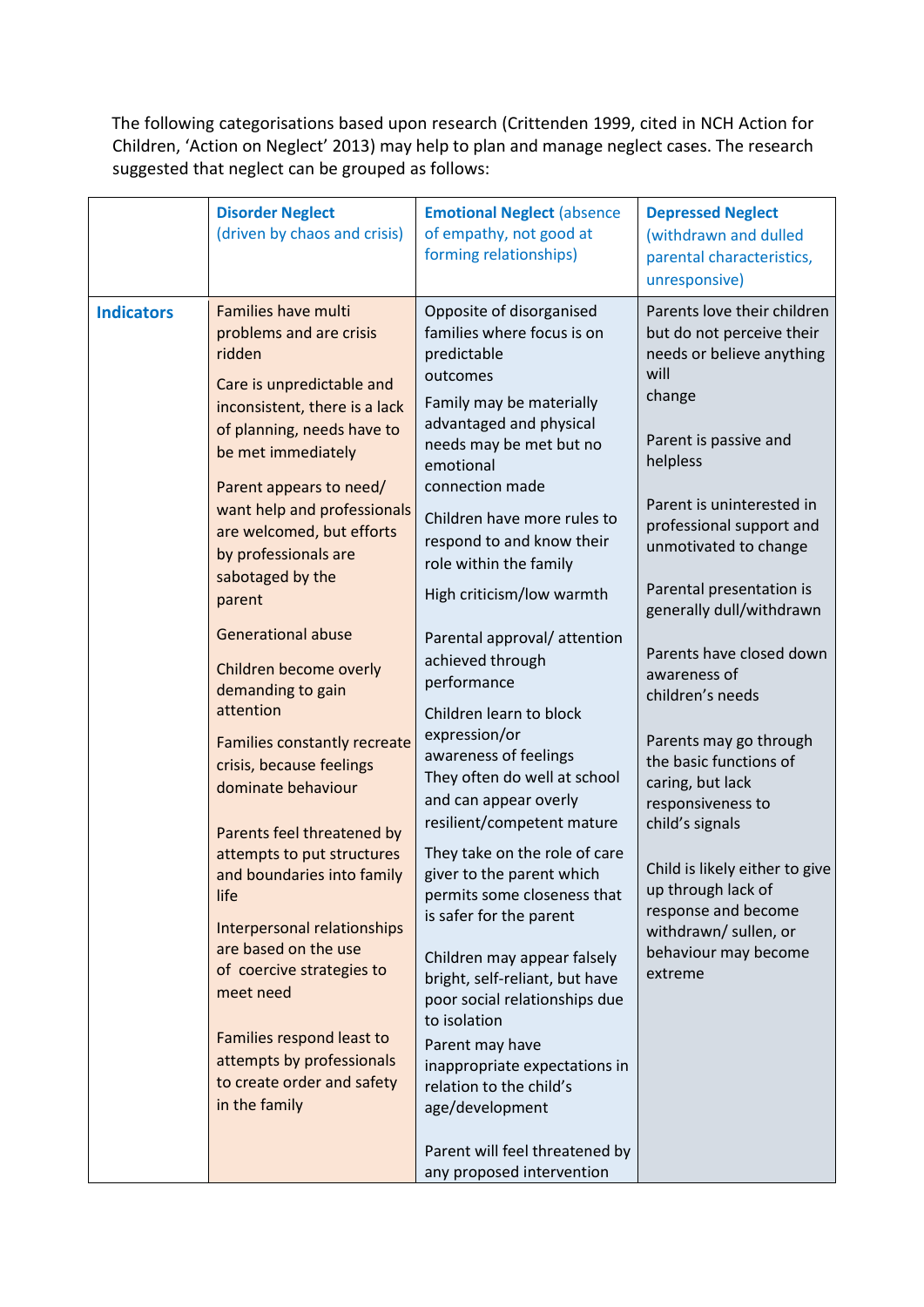|                                       | <b>Disorder Neglect</b>                                                                                                                                                                                      | <b>Emotional Neglect</b>                                                                                                                                                                                       | <b>Depressed Neglect</b>                                                                                                                                                                                                                                                                                                                                     |
|---------------------------------------|--------------------------------------------------------------------------------------------------------------------------------------------------------------------------------------------------------------|----------------------------------------------------------------------------------------------------------------------------------------------------------------------------------------------------------------|--------------------------------------------------------------------------------------------------------------------------------------------------------------------------------------------------------------------------------------------------------------------------------------------------------------------------------------------------------------|
| <b>Possible</b>                       | Feelings must be                                                                                                                                                                                             | Parents need to learn                                                                                                                                                                                          | Children benefit from                                                                                                                                                                                                                                                                                                                                        |
| Solutions/<br><b>Interventions</b>    | attended to in order to<br>develop trust, express<br>empathy and<br>reassurance, be                                                                                                                          | how to express feelings/<br>emotionally engage with<br>the child                                                                                                                                               | access to outside<br>stimulation e.g. day<br>care                                                                                                                                                                                                                                                                                                            |
|                                       | predictable and provide<br>structure in the<br>relationship<br>Mirror the feelings<br><b>Gradually introduce</b><br>alternative strategies<br>to build coping skills<br>Support will be long term            | Children will benefit<br>from socially inclusive<br>opportunities<br>Help parents to access<br>other sources of support<br>to reduce isolation<br>Child needs support<br>from non-abusing family<br>member     | Parents unlikely to<br>respond to strategies<br>which use a<br>threatening approach<br>that requires parents to<br>learn new skills<br>Medication may be<br>helpful but beware side<br>effects<br><b>Emphasise strengths</b><br>Parental education<br>needs to be<br>incremental and skills<br>practised and<br>reinforced over time<br>Support likely to be |
| <b>Practitioner</b><br><b>Caution</b> | <b>Practitioner can become</b><br>easily absorbed into the<br>family, resulting over-<br>optimism and feeling<br>positive about minimal<br>change when in fact the<br>needs of the child remain<br>unchanged | <b>Practitioners find this</b><br>type of family difficult<br>to work with because of<br>the lack of<br>understanding of<br>emotional warmth by<br>the parent. Removal of<br>the child will reinforce<br>their | long term<br><b>Often linked to</b><br>substance misuse or<br>mental health<br>problem. Practitioners<br>need to be realistic<br>about the level of<br>change. Easy for<br>practitioners to get<br>caught up in the sense                                                                                                                                    |
|                                       |                                                                                                                                                                                                              | feelings of rejection<br>As families may appear<br>successful, there is less<br>likely to be professional<br>involvement                                                                                       | of 'hopelessness'                                                                                                                                                                                                                                                                                                                                            |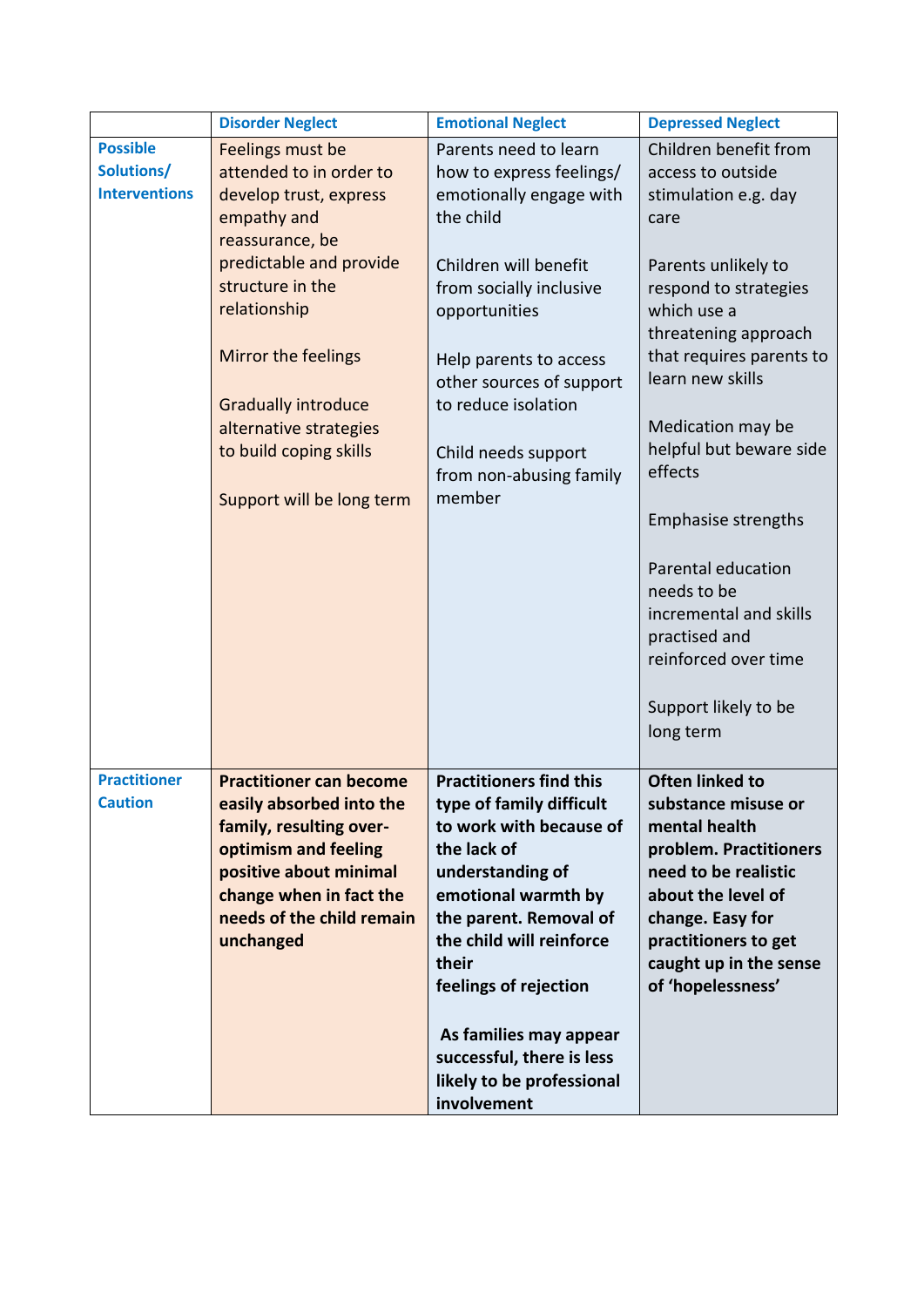## Reasons for Child Neglect

It has been acknowledged that, often in difficult circumstances, the majority of parents care well for their children with the support of their family and friends. However, some parents will require extra support from services to ensure that their children are cared for adequately. It has also been identified that a small number of children will require comprehensive support services, as a result of the complexity or seriousness of their family circumstances, in order to ensure that their needs are met during these difficult periods.

Many children in our communities are at risk of having their health or development neglected for a number of reasons such as homelessness, unemployment, poverty or a particular difficulty within the family. Local and national research has identified a number of factors that may feature in relation to the profile of those parents of children at risk of being neglected. These factors can include any or a combination of the following:

- domestic violence and abuse
- parental alcohol and substance misuse
- parental learning disability
- parental mental ill-health
- episodes in local authority care as children
- maternal low self-esteem and low confidence
- own childhood experiences of poor parenting
- health problems during pregnancy, pre-term and low birth weight baby
- experiences of significant loss or bereavement
- isolation and lack of support
- being a young/adolescent parent

Difficulties experienced by parents as a result of underlying features can link to the neglect of children for reasons such as:

- Parents lack the capacity to provide care physically or emotionally
- Parents' own problems are so overwhelming or intractable that they cannot prioritise their children's needs above their own
- Parents do not have the knowledge or skills to provide safety and supervision within the home environment
- Parents have no childhood experiences of positive models of parenting to draw on
- Parents do not make use of available support networks

These lists are not exhaustive, there are many factors that can contribute to neglect.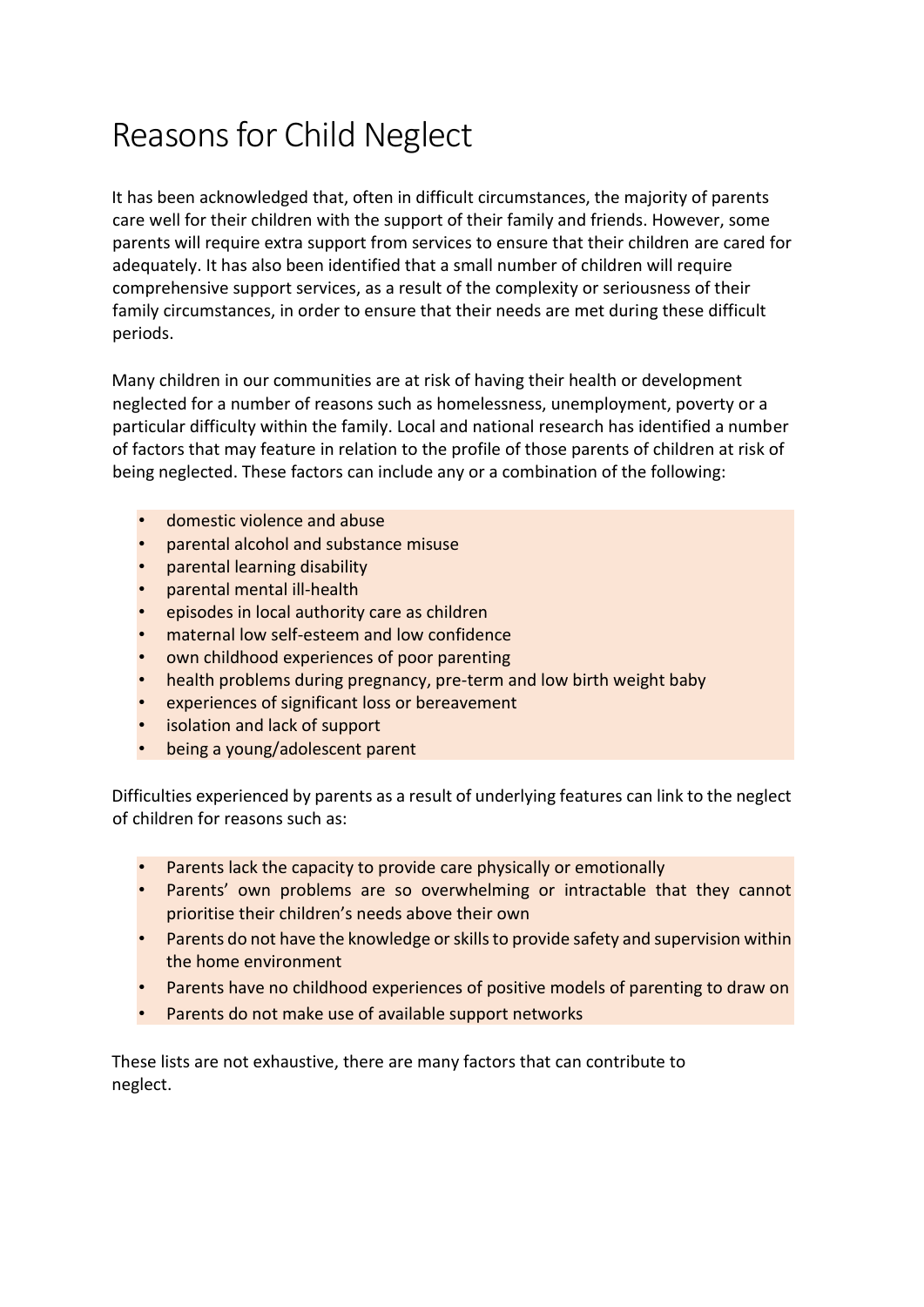## Keep the Child's Needs in Focus

## **Parental Substance Misuse and Neglect**

Evidence has shown children of substance misusing parents tend to come to the attention of services through neglect issues rather than their parents substance misuse. 39% of Serious Case Reviews in the most recent Triennial review featured parental substance misuse and neglect. Practitioners should be mindful when carrying out assessments of the potential for parents to try to conceal their substance/alcohol misuse. This may present itself as hostile or uncooperative responses by the parents.



### **Poverty and Neglect**

Neglect often occurs in families living in poverty. However many parents who encounter poverty provide safe homes and high standards of parenting. Poverty in itself is never an indicator of neglect. The question often used to illustrate this is if a new fridge were provided would the children receive better nutrition or improved emotional care? The children at greatest risk are those whose parents' own emotional impoverishment is so great that they do not know how to parent or understand their children's needs.

Whilst neglected children will not inevitably become neglectful parents, research and practice experience clearly identifies the inter-familial nature of much neglect. Appropriate intervention can therefore contribute to the prevention of the cycle of inter-generational neglect.

#### **Parent and Child Relationships and Neglect**

This section about attachment is included to support practitioner thinking and it is important to recognise that practitioners should not be trying to diagnose attachment issues. The formation of positive attachments is seen to be fundamental across all domains of child development. A secure attachment in particular enables children to gradually learn to become independent and confident when dealing with new experiences and challenges. Good attachments are dependent upon the child's parents being physically and emotionally available, dependable and benevolent. These qualities may be absent in some parents for a variety of reasons, and consequently the attachments their children make will be distorted.

It is important to recognise that there may be particular challenges around positive formation of attachments that are specific to a particular child. An example of this may be where a child may have a specific severe disability or chronic illness, particularly if there has been long-term hospitalisation.

It is increasingly recognised that there has been insufficient emphasis on the significance of emotional neglect and the relationship between emotional neglect and negative patterns of attachment. As part of the assessment process, practitioners should look closely at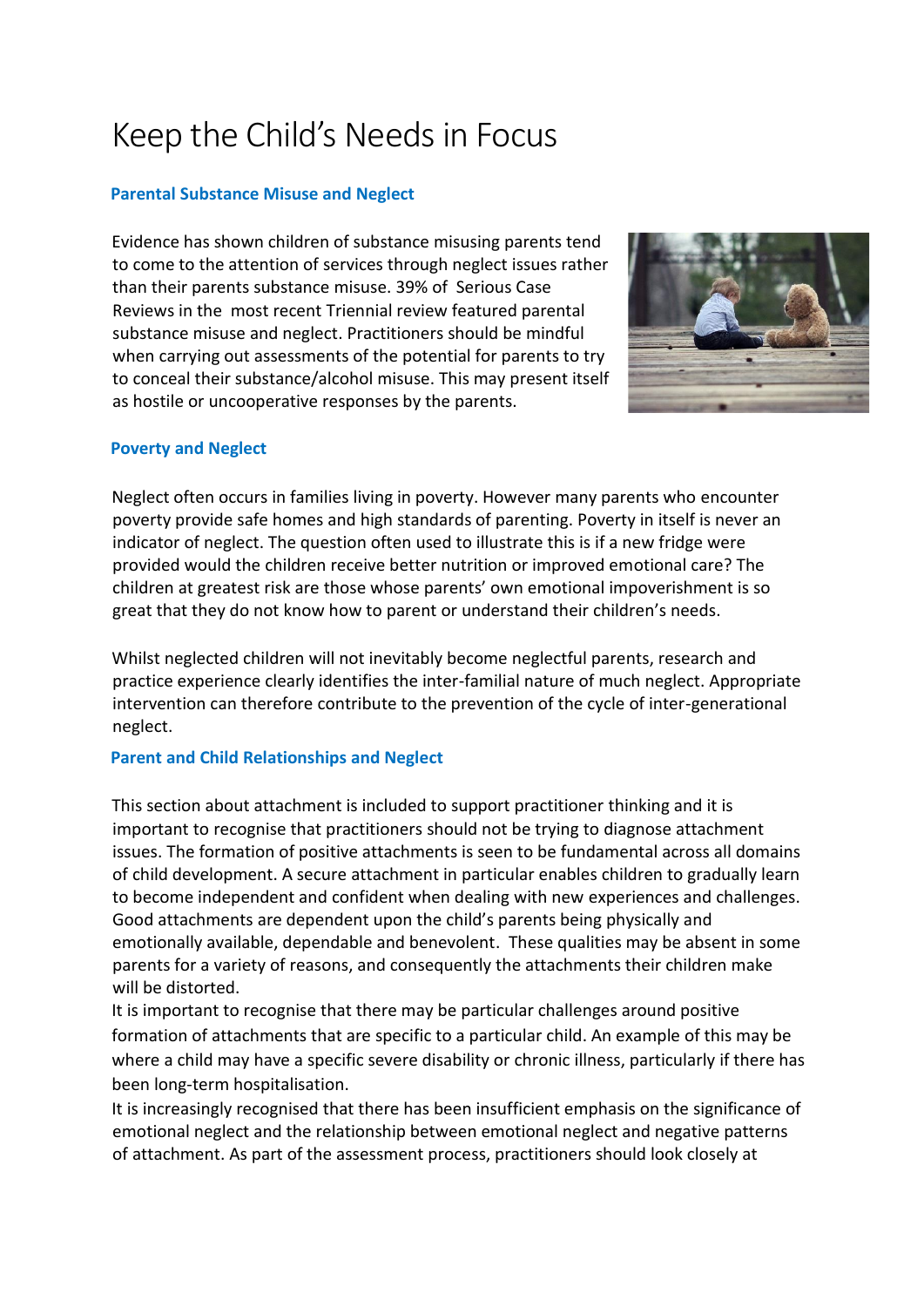difficulties or distortions in the patterns of attachment and bonding between a child and his or her primary carers as this may lie at the heart of issues around child neglect. Negative patterns of attachment are particularly evident in neglected children where parents maybe 'psychologically unavailable' to their children. This can result in emotional and behavioural disturbance in their subsequent development.

## Identifying Neglect: Signs and indicators and the assessment framework

The first step for practitioners in working with neglect is identifying those children who may be at risk and being able to state the evidence base for this.

Concerns at this stage may have arisen from a one-off event (e.g. a young child being left unsupervised); a change in behaviour or presentation of the child; or it may be that concerns have been building for some time.

Section 2 of the Practitioner's Toolkit offers an example of an accumulative chronology which can be useful for demonstrating the evidence base for identification of neglect.

There may be concerns about:

- the way a child/young person looks in terms of hygiene, grooming, and clothing
- the child/young person not being adequately or appropriately fed
- levels of hygiene in the home environment
- the child/young person not being kept safe e.g. vulnerable to sexual exploitation
- the child's/young person's emotional and behavioural responses

Due to the pervasive nature of neglect, the importance of collating seemingly small, undramatic pieces of factual information in order to present an overall picture of the child/young person cannot be understated.

Assessments can provide an organised approach to looking at the signs and indicators of neglect. It can assist the practitioner with organising information, analysing risk factors, gathering and sharing information across relevant agencies as well as providing a rationale for what the agency subsequently decides to do about the concerns identified.

The Assessment Framework demonstrates the organisation of a system for gathering information in relation to three main areas of family life. The areas are:

- Child's developmental needs
- Parenting capacity
- Family and environmental factors

The table on the next page gives examples of what a child/young person needs to thrive and develop

Practitioners should think holistically across the framework making links between the domains to consider how one feature or element may be influencing another. This may be in a positive or negative way; the way that factors inter-relate may increase or mediate our concern(s).

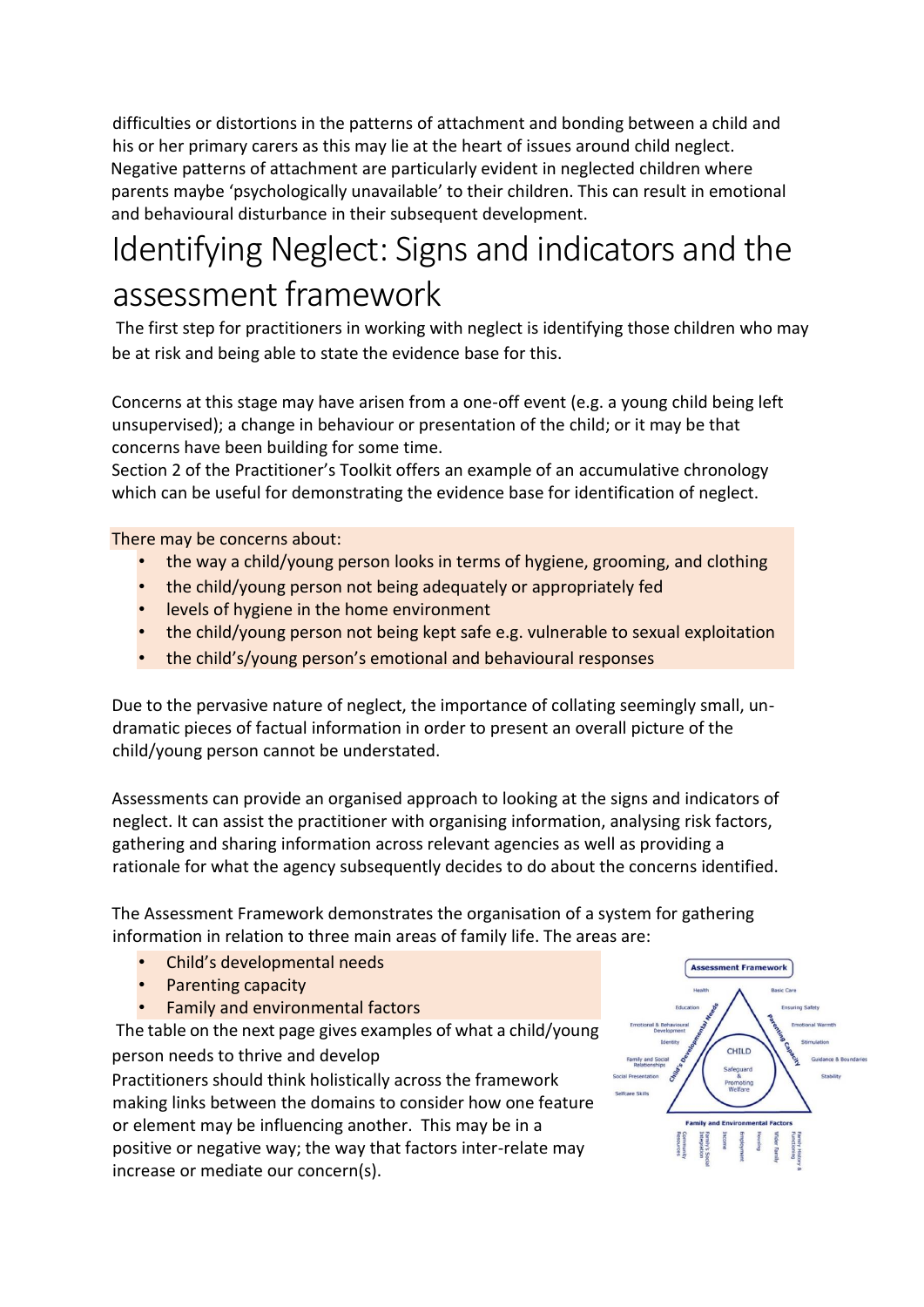| <b>Child Development Needs</b>                                                                                                                                                                                                                                                                | <b>Parenting Capacity</b>                                                                                                                                                                                                                                                                                                                                                                         | <b>Family and Environmental</b><br><b>Factors</b>                                                                                                                                                                                                                                                                                         |
|-----------------------------------------------------------------------------------------------------------------------------------------------------------------------------------------------------------------------------------------------------------------------------------------------|---------------------------------------------------------------------------------------------------------------------------------------------------------------------------------------------------------------------------------------------------------------------------------------------------------------------------------------------------------------------------------------------------|-------------------------------------------------------------------------------------------------------------------------------------------------------------------------------------------------------------------------------------------------------------------------------------------------------------------------------------------|
| Health:<br>To be clean<br>To receive medical care<br>To receive dental care Feeding<br>appropriate to age and stage of<br>development<br>Warmth<br>Shelter<br><b>Education:</b><br>Play<br>Stimulation<br>Friendships<br>Experience of success and<br>achievement<br>Access to books and toys | <b>Basic Care:</b><br>Meeting child's physical needs<br>Medical and dental care<br>Providing suitable clothing<br>Personal hygiene<br><b>Ensuring Safety:</b><br>Protection from harm or danger<br>Protection from unsafe adults<br>Supervision<br><b>Boundaries</b><br>Selecting responsible babysitters<br>Giving children an understanding of<br>potential dangers<br><b>Emotional Warmth:</b> | <b>Family History and</b><br><b>Functioning:</b><br>Strengths and difficulties<br>Childhood experiences of<br>parents<br><b>Family functioning</b><br>Sibling relationships<br>Absent parents<br><b>Wider Family:</b><br>Who are these people?<br>What role do they play?<br>Housing:<br>Is it suitable?<br>Does it have basic amenities? |
| Support with special<br>educational needs                                                                                                                                                                                                                                                     | Meeting child's emotional needs<br>Offering a positive sense of child's<br>racial and cultural heritage                                                                                                                                                                                                                                                                                           | Employment:<br>Who is working?                                                                                                                                                                                                                                                                                                            |
| <b>Emotional/Behavioural:</b><br>Love<br>Security                                                                                                                                                                                                                                             | Appropriate physical contact<br>Stability<br>Praise and encouragement                                                                                                                                                                                                                                                                                                                             | How does employment or lack<br>of employment impact on<br>children?                                                                                                                                                                                                                                                                       |
| <b>Boundaries</b><br>Attachment to a key<br>individual To<br>feel valued<br>Identity:                                                                                                                                                                                                         | <b>Stimulation:</b><br>Play/reading/talking<br><b>Experience of success</b><br>School attendance                                                                                                                                                                                                                                                                                                  | Income:<br>Do financial difficulties affect<br>the child?<br><b>Social Integration:</b>                                                                                                                                                                                                                                                   |
| To feel valued<br>To feel that they belong An<br>understanding of their<br>cultural heritage Access to<br>positive reflections of<br>themselves in society                                                                                                                                    | <b>Guidance/Boundaries:</b><br>Enabling child to regulate own<br>behaviour and emotions<br>Modelling appropriate behaviour<br>Stability:                                                                                                                                                                                                                                                          | Integration or isolation?<br>Community<br><b>Resources:</b><br>Are they present in the<br>area?<br>Can the family access them?<br>Does the family access them?                                                                                                                                                                            |
| <b>Self-Care Skills:</b><br>To wash and dress unless<br>prevented by disability<br>Independence appropriate to<br>age and development To feed<br>self unless prevented by<br>disability                                                                                                       | Developing and maintaining secure<br>attachments where<br>possible<br>Consistency of emotional warmth<br>Contact with family members and<br>significant others                                                                                                                                                                                                                                    |                                                                                                                                                                                                                                                                                                                                           |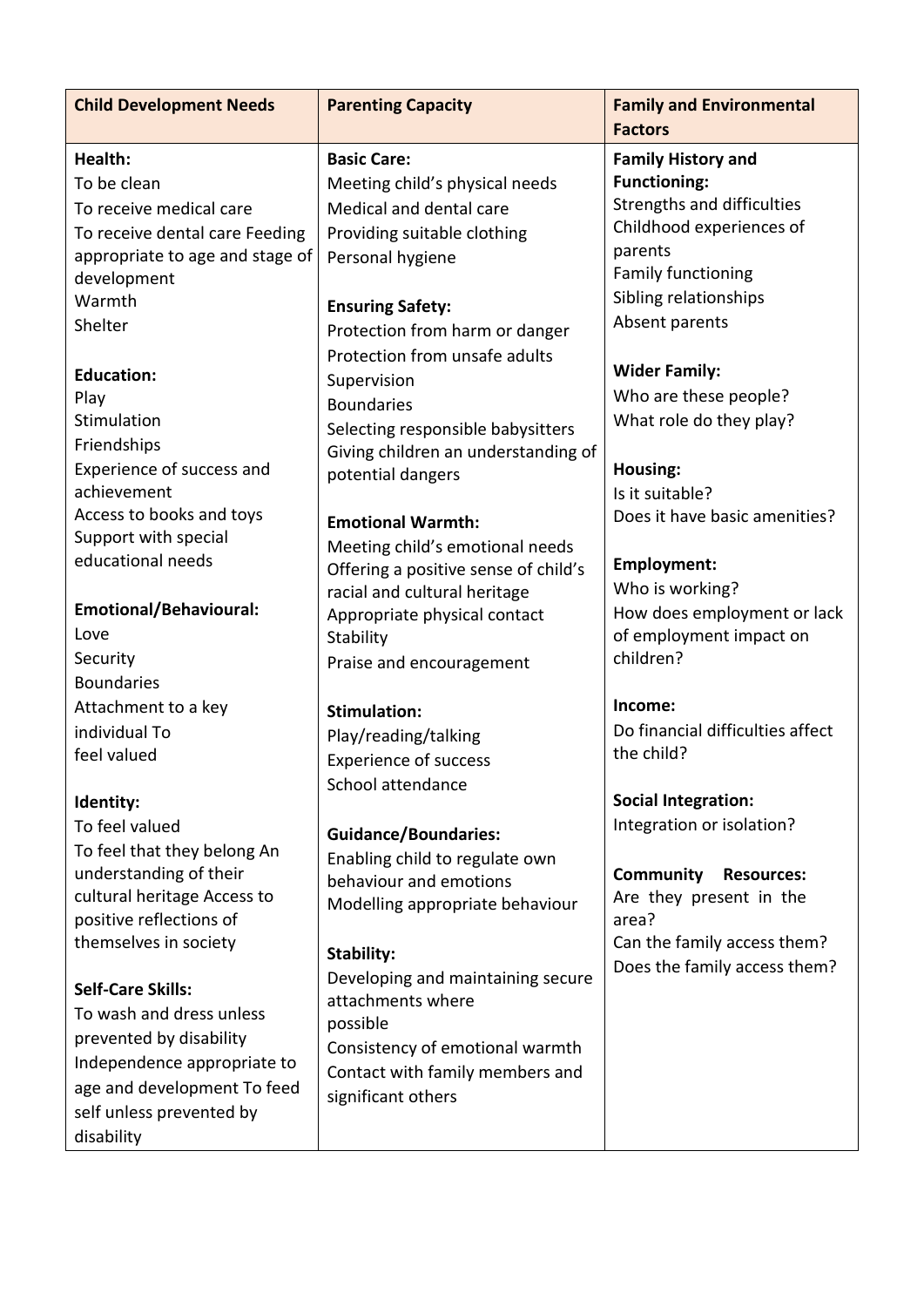### **Child's Developmental Needs**

The way that children present themselves physically, socially or emotionally, how they perform at school or whether they meet their developmental milestones can provide a practitioner with important pieces of information about the life and experience of that child and the parenting that he or she is receiving. The importance of remembering and understanding developmental stages cannot be understated. Research has highlighted there can be a delay in providing the appropriate response to concerns around neglect when practitioners have forgotten those stages learnt during training (Davies and Ward, 2011).

Lists of behavioural and presentational features can provide useful triggers and check-lists in terms of children's needs and characteristics that may indicate they are being neglected. However, these need to be taken alongside other considerations such as the age of the child, their stage of development, whether they have a disability or how long they have been a feature of the child's life.

Of particular importance to practitioners is knowledge of individual children. Through listening and observation, engaging and building relationships with children and their families we can hear and be receptive to what they tell us. We need to be able to think from a child's perspective and consider our professional concerns in terms of what they may mean to that particular child. What is the impact on them and what effect will it have on their developmental needs both at present and into the future? It may be useful with children over 5 years to use the suggested questions in Section 2 of this toolkit, A Day in the Life of a Child.

## **Parenting Capacity**

When thinking about parental neglect of a child we are trying to establish whether or not the parents meet the child's individual needs, and if not what might be contributing to this.

Signs and indicators may be observed as parental behavioural characteristics including:

- Lack of concern about physical household standards, which falls well below ordinary families, quite often associated in part with the care of animals in the household
- A failure to keep routine health appointments for the children, and themselves
- Failure to stimulate and or interact creatively or humorously with the children
- Difficulty in exercising appropriate discipline and control over children
- Lack of judgement about whom to trust with care of children
- Difficulties in attachment and bonding
- Difficulty in putting children's needs first
- Low self esteem
- Poor or destructive relationships with extended family or local community
- Parents telling practitioners that they are not coping
- Being unaware of changes in behaviour and/or whereabouts of child/young person (both in the context of child/young person being vulnerable to child sexual exploitation)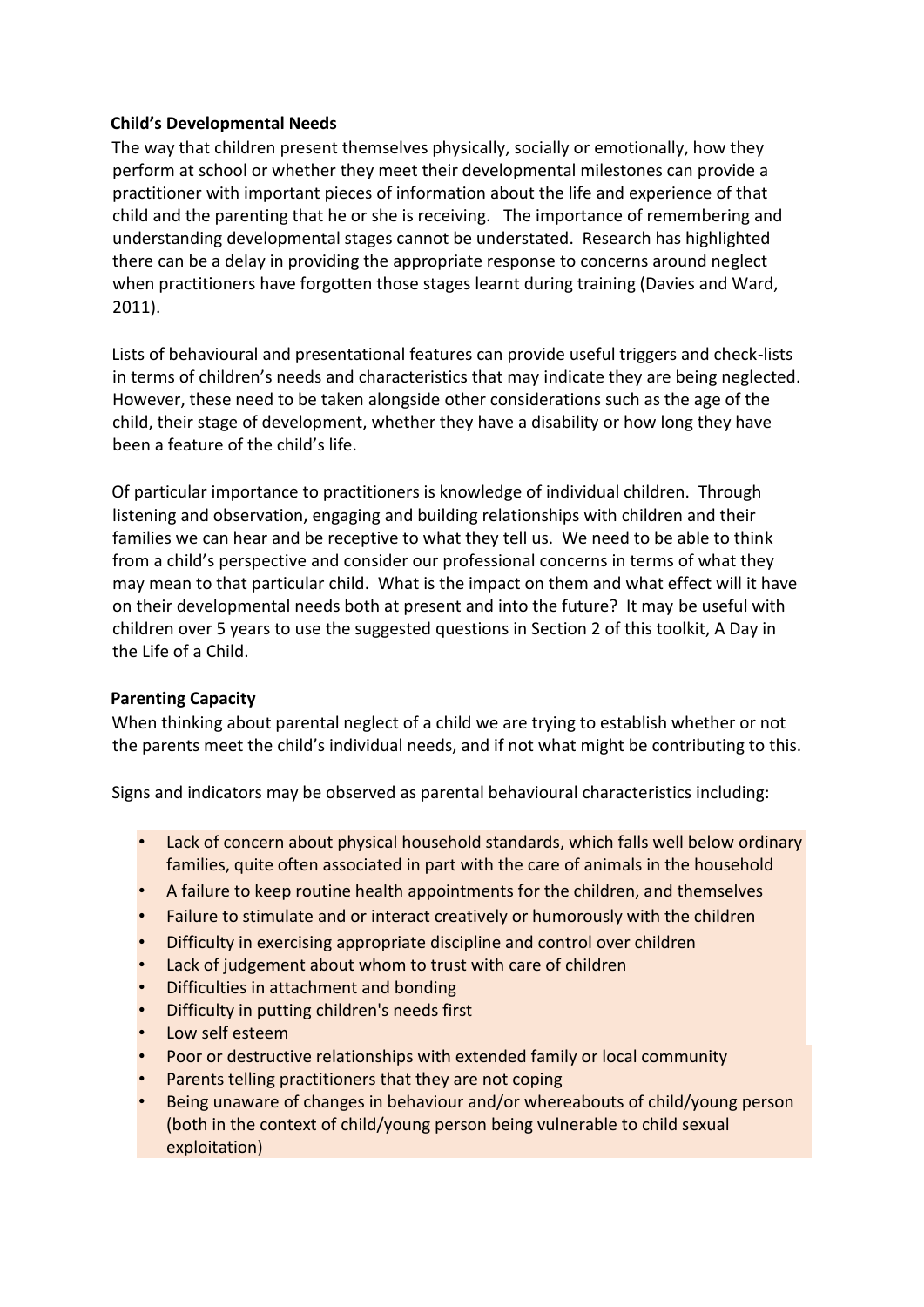There may be underlying issues that diminish the parental capacity, either on a temporary or more permanent (chronic) basis, for example, a parent's own health or other unmet needs, substance misuse or the impact of domestic violence and abuse. In identifying neglect, practitioners might also consider how parents interact with support services, whether they are open to advice and guidance and able to act upon it, or whether there is an apparent lack of motivation or even a level of hostility. If support has been attempted in the past, did it work or not? Why was this?

The behaviour of seriously neglectful parents is frequently characterised by care which lacks consistency and continuity. There may be brief intervals when care is marginally improved. This may raise the hopes of those providing services, but improvements are usually shortlived and can create a sense of hopelessness for those supporting the family. This is why good chronologies and a sound knowledge of the family history, including previous service interventions, are vital to any assessment of the neglect (see Section 2 of this toolkit  $-$  'An Accumulative Chronology of Neglect and its Impact').

#### **Working Sensitively with Diversity**

All children, and the families in which they live, are unique. Their racial and cultural background, religion, gender, sexual orientation and any physical and/or learning disability all need to be considered within an assessment. It is important that practitioners are aware of their own personal value base and the impact that this may have in working with families.

Literature expresses caution about non-intervention based upon fear of being judgemental. Child abuse including neglect can never be explained or justified on the basis of differing cultural norms or beliefs. Offering cultural explanations for abusive and neglectful parenting is referred to as 'cultural misattribution' by Lord Laming in his inquiry into the death of Victoria Climbie (2003).

For some children discrimination is a part of their daily lives. Agency responses to children should not reflect or reinforce the experience of discrimination-they should counteract it. For example, it is particularly important that practitioners use interpreters when necessary and that children are listened to and able to express their views in their first language.

#### **Defining Adolescent Neglect**

The current definition of neglect refers to children and young people up to the age of 18, but the 'neglect of adolescent neglect' contributed to the following as part of a neglect guide aimed at those working with teenagers (Hicks and Stein, 2010). These are points for consideration, but highlight some of the issues around defining and working with adolescent neglect.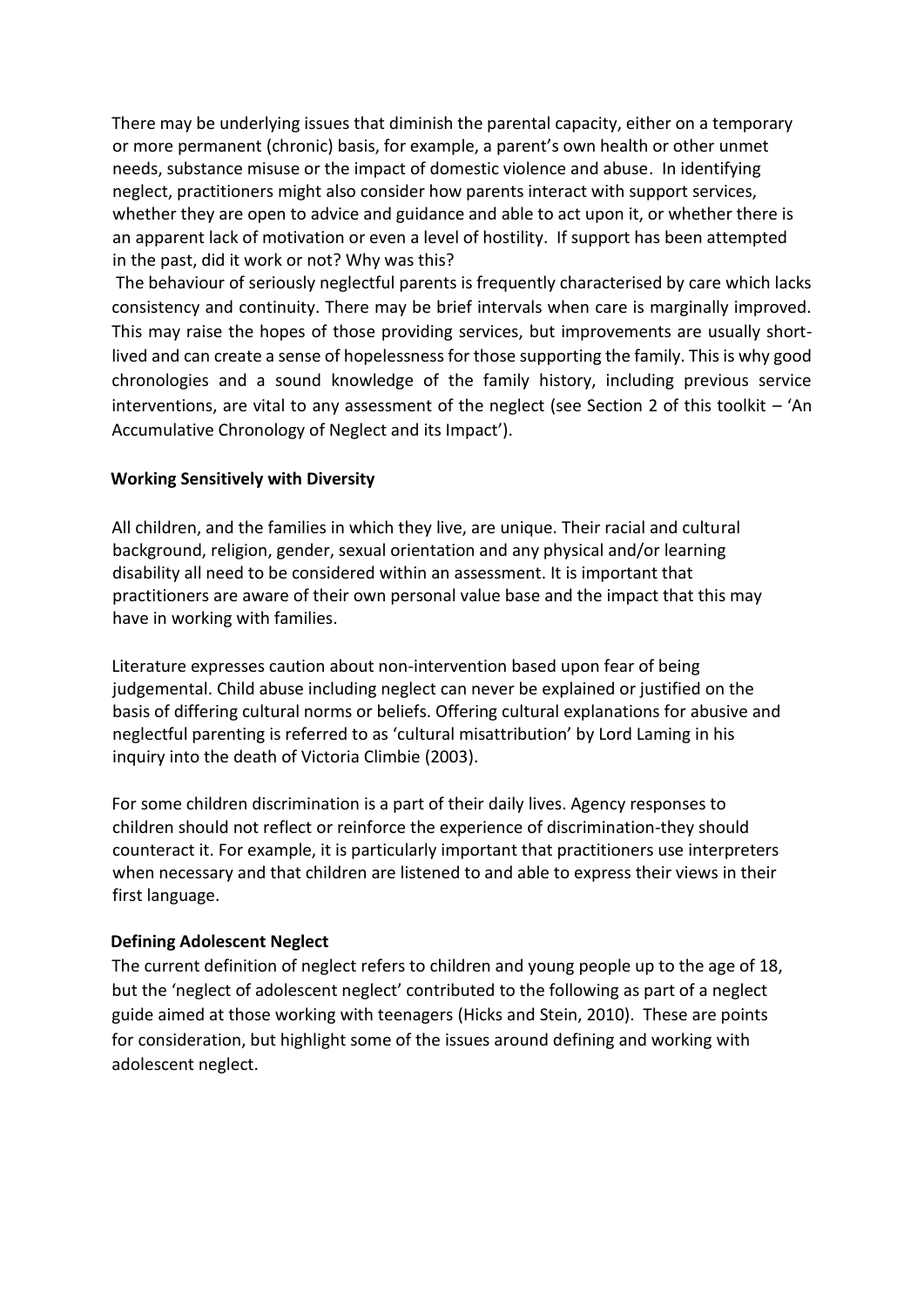| <b>Themes from Research</b><br><b>Review</b>     | <b>Issues for Practitioners</b>                                                                                                                                                                                                                                                                                                                                         |
|--------------------------------------------------|-------------------------------------------------------------------------------------------------------------------------------------------------------------------------------------------------------------------------------------------------------------------------------------------------------------------------------------------------------------------------|
| Neglect is usually seen as an act<br>of omission | For adolescents in particular, some acts of commission should be seen as neglect, or<br>contribute to young people being neglected e.g. being abandoned by parents, being<br>forced to leave home, being exposed to others who may exploit the young person                                                                                                             |
| <b>Neglect from different</b><br>viewpoints      | There may be different viewpoints, for example between the views of social<br>workers, other professionals, parents and young people themselves. Awareness of<br>these different viewpoints and what may contribute to them (e.g. culture, own<br>experiences of being parented, beliefs, values and so on) is a starting point for<br>establishing a working consensus |
| Young people may under-                          | This may be related to young people's acceptance of their parents' behaviour, young                                                                                                                                                                                                                                                                                     |
| estimate neglect                                 | people's sense of privacy, or their loyalty to their families                                                                                                                                                                                                                                                                                                           |
| Neglect is often seen as a                       | It is necessary to look at patterns of neglect over time and recognise the impact of                                                                                                                                                                                                                                                                                    |
| persistent state                                 | both acute and chronic neglect                                                                                                                                                                                                                                                                                                                                          |
| There is a difficulty in making a                | These are associated, inevitably, especially when neglect is seen as an omission of                                                                                                                                                                                                                                                                                     |
| distinction between emotional                    | care. What matters is not the label but the consequences for the young person's                                                                                                                                                                                                                                                                                         |
| abuse and neglect                                | health and development                                                                                                                                                                                                                                                                                                                                                  |
| <b>Neglectful behaviour and</b>                  | Defining neglect should include both maltreating behaviour as well as how the                                                                                                                                                                                                                                                                                           |
| experience of neglect                            | young person experiences neglect i.e. the consequences for them                                                                                                                                                                                                                                                                                                         |

### **Summary and next steps**

- $\checkmark$  When there are concerns about possible neglect, look at each area of the Assessment Framework and use the record sheet in Section 3 of this toolkit in order identify the evidence and risk factors you consider to be indicative of child neglect
- $\checkmark$  Record your concerns
- $\checkmark$  Also identify protective factors or strengths, family or community supports
- $\checkmark$  Think about the concerns in the context of a time-line or chronology. Are the causes for concern discreet (time-limited or related to a specific event) or chronic in nature? Use your agency notes or records to inform a chronology
- $\checkmark$  Consider the views of the child/young person and parents/carers separately (if appropriate and safe to do so)
- ✓ Work sensitively with diversity
- $\checkmark$  Evaluate this information in respect of the individual child and his or her specific circumstances, and that of the family
- $\checkmark$  Evaluate the information in relation to the impact that this has on the child both in the present and over time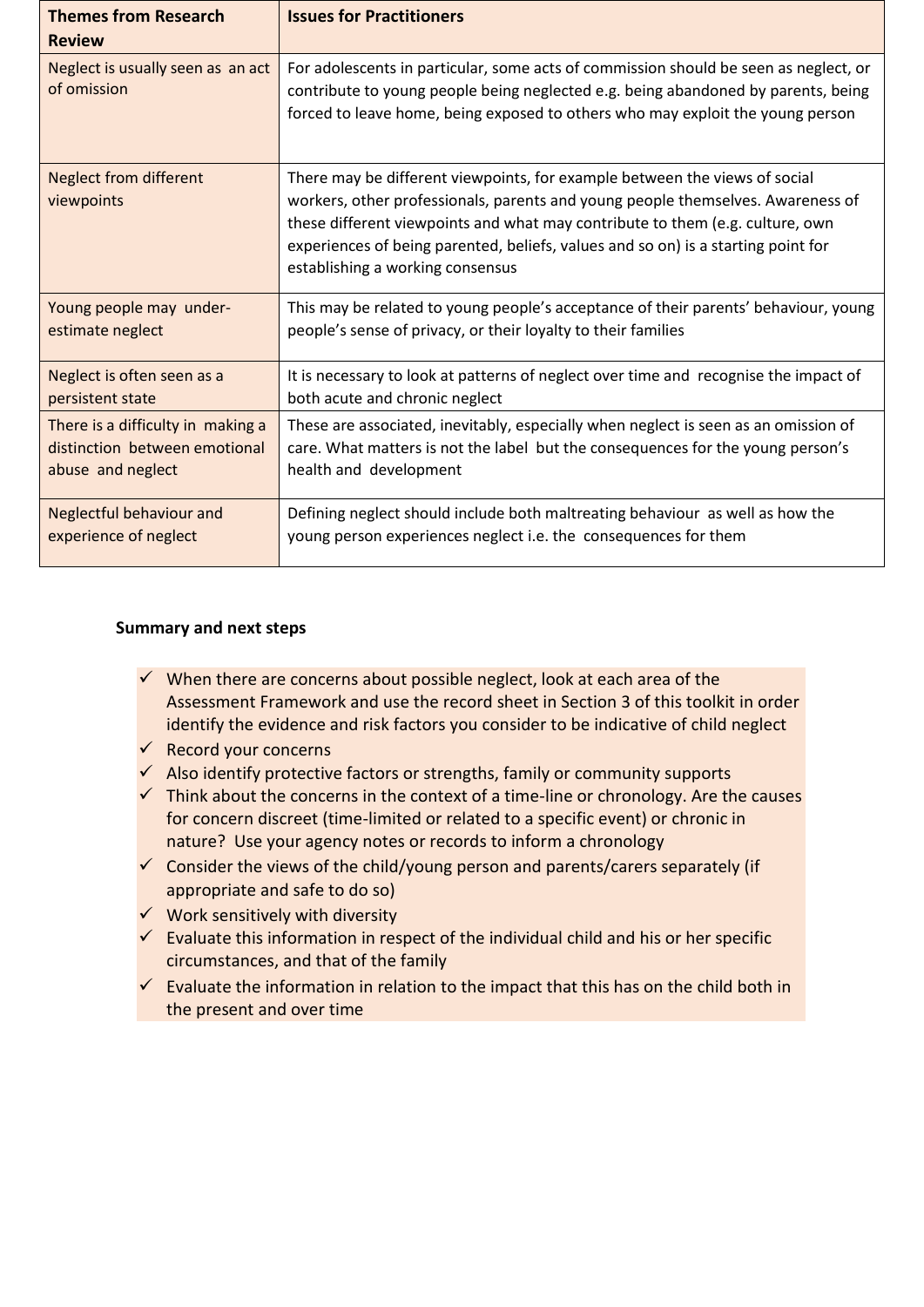# Immediate & long term impacts of neglect on the child

Practitioners and academics are agreed that chronic and serious neglect can have disastrous effects upon childhood and child development. The persistent nature of neglect is corrosive and cumulative and can result in irreversible harm. Research clearly identifies that if babies and young children are exposed to neglectful care giving and poor stimulation in the first 3 years of life, the neuronal pathways requiring stimulation are likely to wither and children may never achieve their full potential (Perry, 2004).

The impact of neglect upon a child's development is uniquely experienced by each child depending upon their individual circumstances, the nature of the neglect and the existence of resilience.

Amongst the challenges that may be encountered by children who are exposed to neglect are:

- Development delay and failure to thrive
- Hunger and thirst
- Low weight
- Being Overweight, Obesity
- Lack of appropriate medical care, missed medical appointments and pain caused by untreated condition(s)
- Inadequate protection from emotional, physical or sexual harm
- Pain/embarrassment caused by ill-fitting or inappropriate clothes
- Difficulties concentrating and making friends at school
- Lack of opportunities for socialisation
- Elevated likelihood of poor mental health and low self-esteem
- Feelings of isolation and rejection

Additional challenges faced by children living in neglectful circumstances where parental alcohol or substance misuse feature include:

- Addiction to substances at birth
- Anxiety about the wellbeing of carers/parents
- Exposure to dangerous adults and frightening or inconsistent adult behaviour
- Exposure to dangerous substances
- Expectation to keep secrets
- A feeling of isolation from within the family home and wider community
- Involvement in the supply of substances
- Early involvement in use of substances

Neglect can have a significant impact on a child's emotional and physical development, the effects of which can last into adulthood. It impacts on all aspects of a child's health and development including their learning, self-esteem, ability to form attachments and social skills. The long term impacts continue into adulthood and can be far reaching.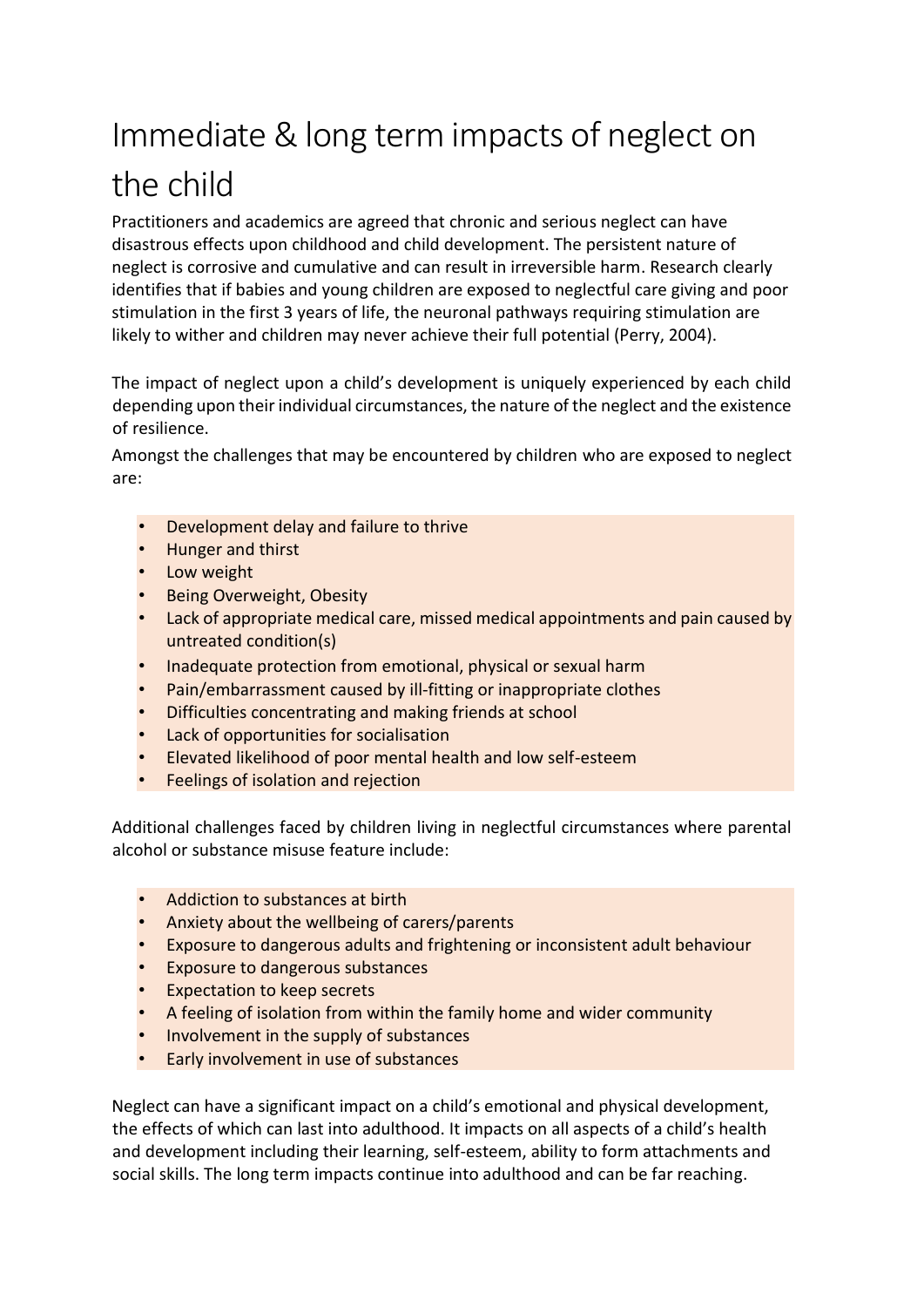## **The Impact of Failure of Poor Standards of Home Hygiene**

| <b>Presentation</b>                                                                | Immediate impact on the child                                            | Possible long term impact on the<br>child                                                                       |
|------------------------------------------------------------------------------------|--------------------------------------------------------------------------|-----------------------------------------------------------------------------------------------------------------|
| Persistent dirty carpets,<br>bedding, chairs, clothing                             | Child smells                                                             | Others reluctant to interact with<br>the child - affects social, emotional<br>and development progress          |
|                                                                                    | Itching and scratching leads to<br>loss of sleep Irritable and<br>crying | Family stress levels raised                                                                                     |
|                                                                                    | Skin lesions become infected                                             | Spread of infection, may need<br>repeated antibiotics over a long<br>period of time                             |
| Polluted air in the home -<br>accumulated dust,<br>cigarette smoke, animal<br>hair | Repeated inhalation of second hand<br>cigarette smoke, dust, animal hair | Repeat chest infections,<br>bronchiolitis, asthma attacks (can<br>be life threatening), chronic lung<br>disease |
| Curtains<br>permanently/frequently<br>drawn                                        |                                                                          | Babies may require frequent<br>hospital admissions                                                              |
| Windows<br>permanently/frequently<br>closed                                        |                                                                          |                                                                                                                 |
| Food left on the<br>floor/counter tops that<br>becomes mouldy                      | Stomach upsets, Salmonella,<br><b>Botulism</b>                           | Frequent gastro-enteritis causing<br>damage to intestinal tract<br>reducing effectiveness of function           |
| Food that is a long way<br>past it's sell by date                                  |                                                                          |                                                                                                                 |
| Keeping food at incorrect<br>temperature                                           |                                                                          |                                                                                                                 |
| Inadequate cleaning<br>of/dirty utensils,<br>crockery, feeding bottles             | <b>Toxoplasmosis and Toxicara</b>                                        | Widespread damage to tissues can<br>result in impaired vision                                                   |
| Floor/counter tops<br>contaminated with dirt<br>and/or animal<br>faeces/urine      |                                                                          |                                                                                                                 |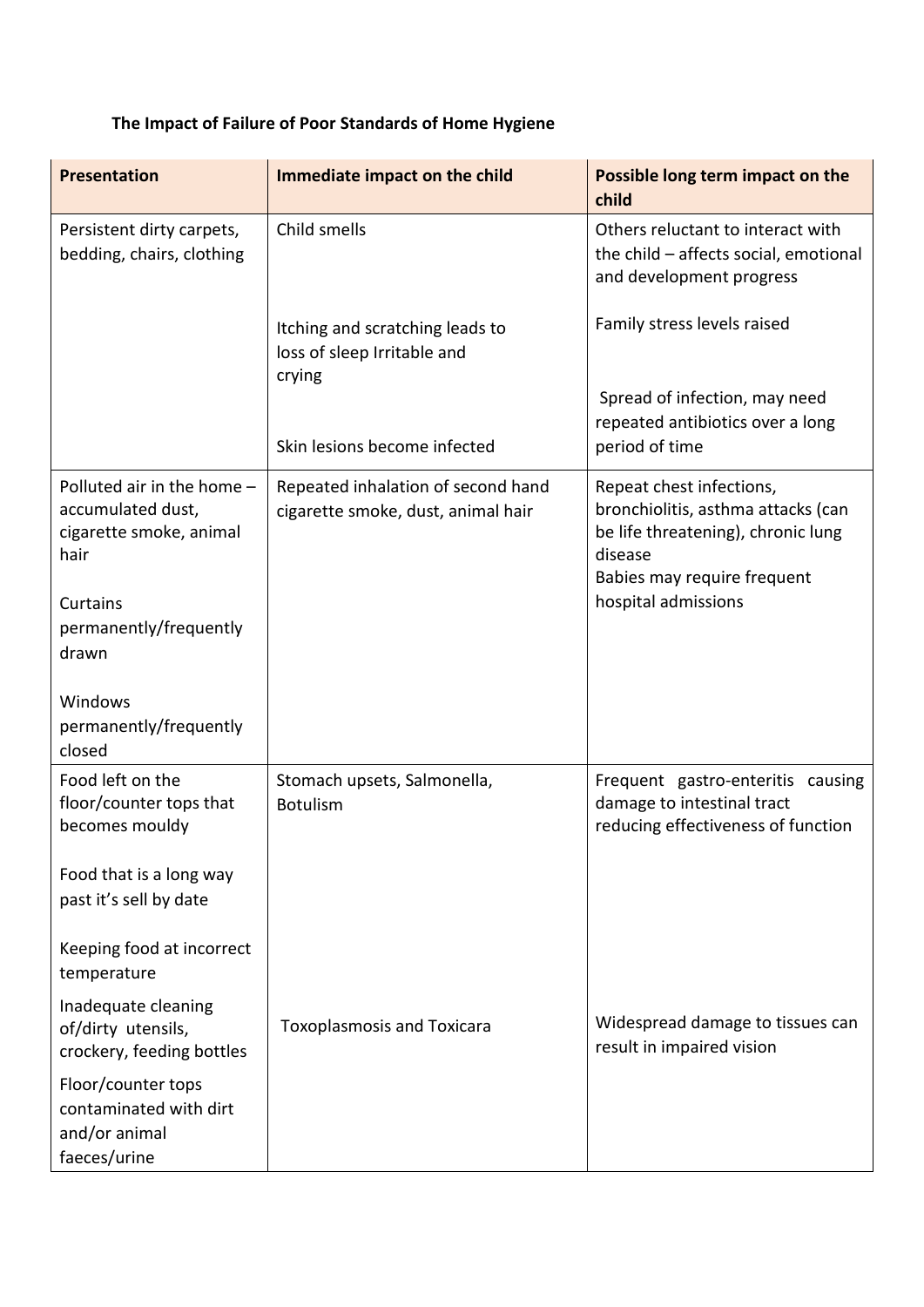| <b>Presentation</b>                                             | Immediate impact on the child                                                                                                              | Long term impact on the child                                                                                                                                      |
|-----------------------------------------------------------------|--------------------------------------------------------------------------------------------------------------------------------------------|--------------------------------------------------------------------------------------------------------------------------------------------------------------------|
| Insufficient food intake for<br>growth needs                    | Deficiencies of essential<br>nutritional elements                                                                                          | Impaired brain development (if<br>severe in under 2 years old)<br>Learning difficulties, development<br>delay, delayed neurological<br>development                 |
|                                                                 | Reduced energy levels<br>Miserable and lethargic<br>Poor concentration                                                                     | Anaemia, poor bone growth, poor<br>absorption of essential vitamins<br>Poor participation in social<br>activities<br>Social isolation<br>Poor academic achievement |
| Restricted/rigid<br>diets/foods                                 | Imbalanced diet, maybe too much of<br>e.g. fats, vitamins, carbohydrates, or<br>not enough of the same<br>Mineral and vitamin deficiencies | Poor growth, dental decay                                                                                                                                          |
| Early introduction of<br>inappropriate solid foods<br>to babies | Imbalanced diet<br>Insufficient levels of nutrition for growth                                                                             | Immature digestive system cannot<br>cope, constipation, kidneys<br>overload leading to failure                                                                     |
| Low nutritional value food                                      | High carbohydrates and fats                                                                                                                | Poor growth but may be vey<br>overweight<br>Dental decay<br>Poor participation in social<br>activities<br><b>Breathing difficulties</b><br>Low self esteem         |

## **The Impact of Failure to Provide an Appropriate Diet for Children**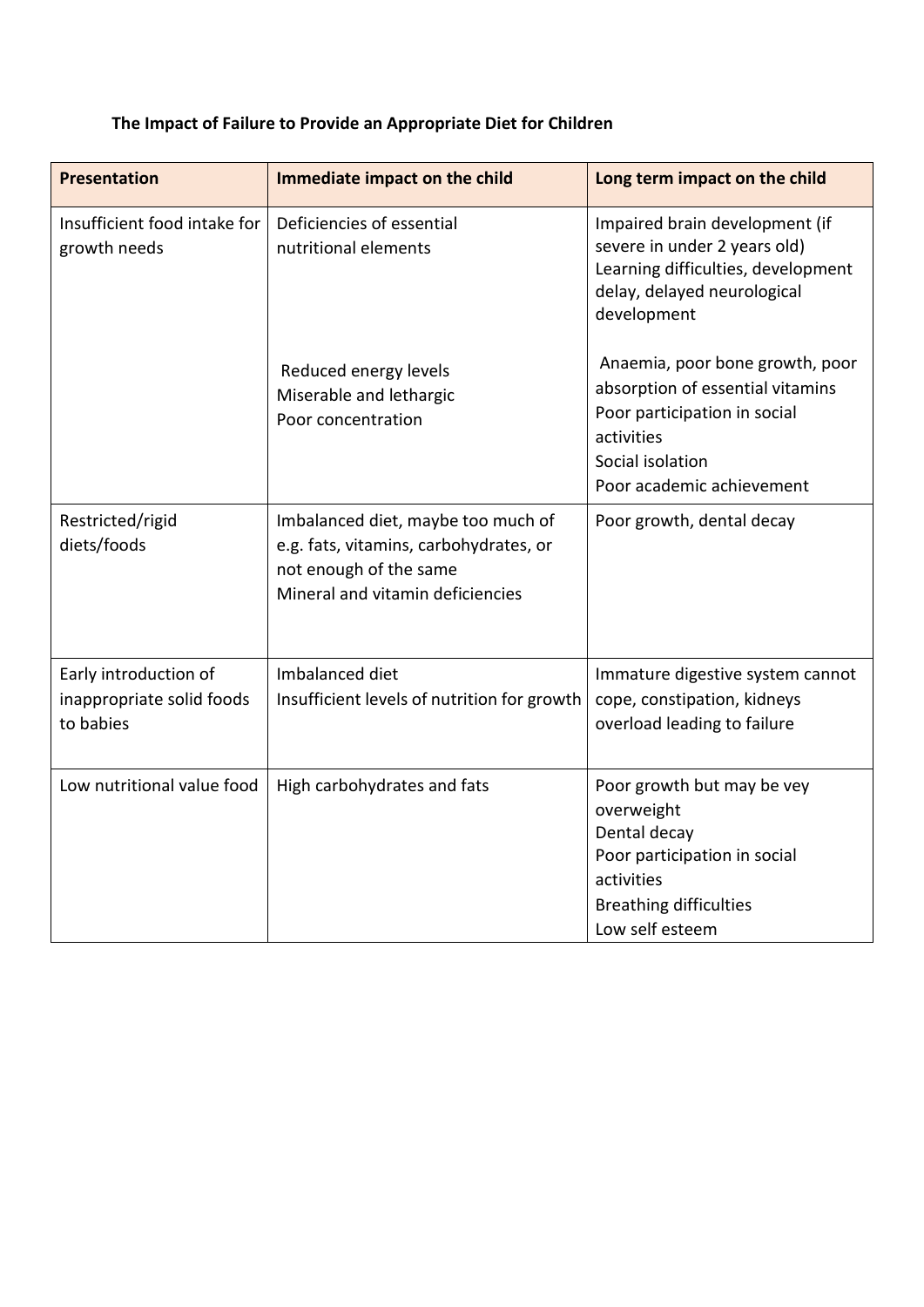## **The Impact of Failure of Supervision and Provision of a Safe Environment**

| <b>Presentation</b>                                                                                                  | Immediate impact on the child                                                                                                         | Long term impact on the child                                                                                                                                |
|----------------------------------------------------------------------------------------------------------------------|---------------------------------------------------------------------------------------------------------------------------------------|--------------------------------------------------------------------------------------------------------------------------------------------------------------|
| <b>Household cleaners</b><br>accessible                                                                              | Ingestion of poisons/toxic<br>substances                                                                                              | Death<br>Damage to vital organs                                                                                                                              |
| Plastic bags accessible<br>Baby left alone propped on<br>cushions                                                    | Suffocation                                                                                                                           | Death<br>Permanent brain damage<br>impacting on development                                                                                                  |
| Matches/lighters<br>accessible<br>No doors in the property                                                           | Fires in the home<br>Fire will accelerate                                                                                             | Death/Serious injury<br>Lung damage caused by smoke<br>inhalation                                                                                            |
| Levels of supervision<br>inappropriate for age of<br>the child in and out of the<br>home                             | Road traffic accidents<br>Abduction Exposure to<br>adults/children/young<br>people who pose a risk to<br>children/young people        | Loss of home/possessions<br>Death/Serious injury<br>Inability to trust adults<br>Mental health issues<br>Low self esteem/Self-harm<br>Poor school attendance |
| Unsupervised meal<br>times/prop feeding                                                                              | Choking<br>Nutritional intake inadequate<br>Burns/scalds                                                                              | Death<br>Irreversible brain damage<br>Weight loss                                                                                                            |
| Unsupervised bathing                                                                                                 | Drowning<br>Near drowning incidents<br>Hypothermia<br>Burns/scalds                                                                    | Death<br>Irreversible brain and lung damage<br>Frequent hospital visits/operations<br>Death                                                                  |
| Unsupervised exposure to<br>unprotected areas of water   Drowning<br>e.g. garden pond                                | Near drowning incidents<br>Hypothermia                                                                                                | Irreversible brain and lung damage                                                                                                                           |
| Left home alone/with<br>children/young people<br>without capacity to<br>supervise/care                               | Sibling abuse/bullying<br><b>Emotional trauma</b><br><b>Emotional and sexual abuse</b>                                                | Acute life threatening neglect<br>Developmental delays                                                                                                       |
| Exposure to<br>violent/pornographic<br>images/films/games/media<br><b>Exposure to Domestic</b><br>Violence and Abuse | <b>Emotional trauma</b><br>Emotional, sexual and physical abuse<br>Emotional and possible physical/sexual<br>abuse<br>Physical injury | <b>Emotional trauma</b><br>Mental health difficulties Sexually<br>inappropriate or problematic<br>behaviour                                                  |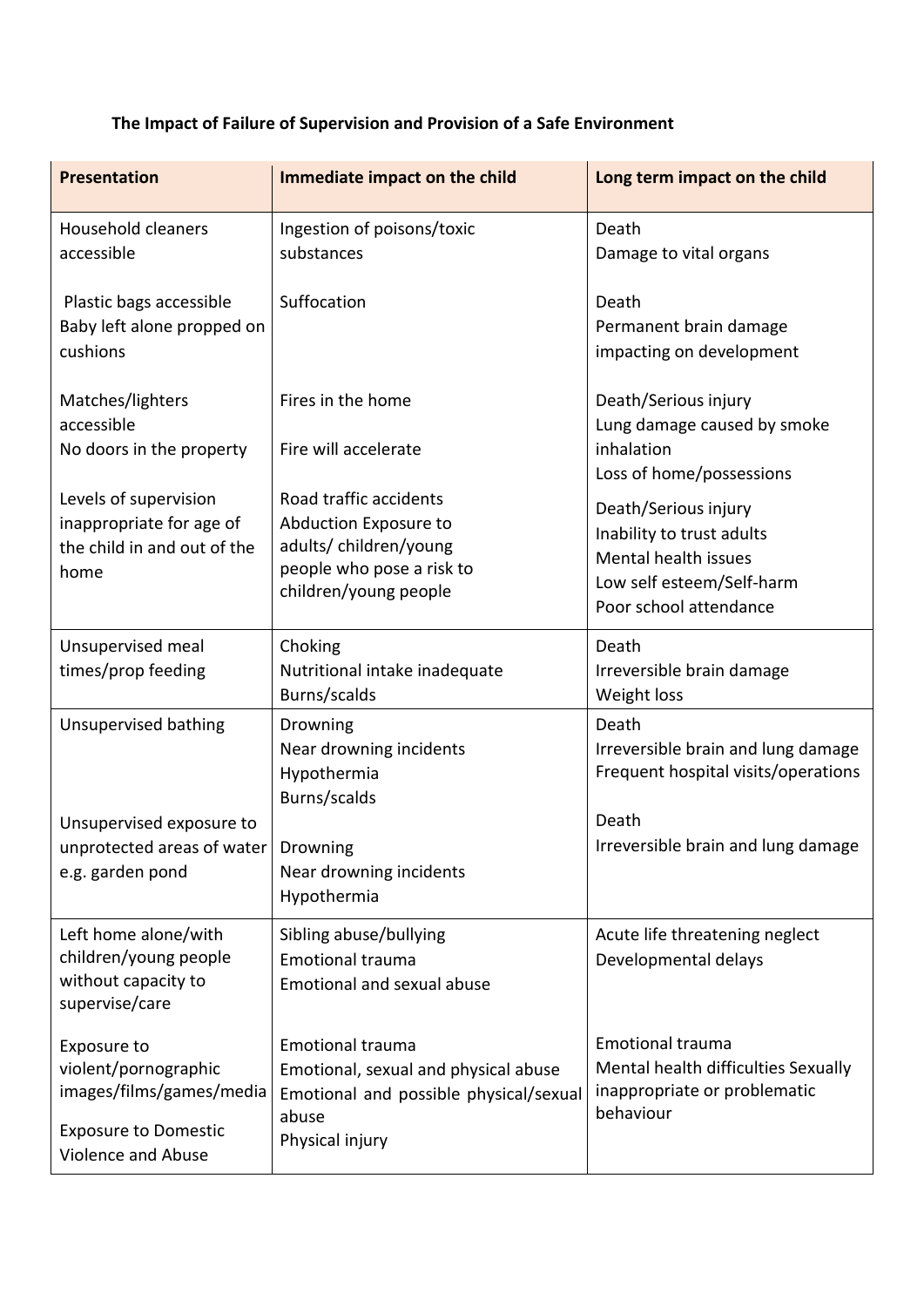## **The Impact of Failure to Obtain Appropriate Health Care**

| <b>Presentation</b>                                                                     | Immediate impact on the child                                                                                                               | Long term impact on the child                                                                                                                                                                                                                                                                                                                                                                       |
|-----------------------------------------------------------------------------------------|---------------------------------------------------------------------------------------------------------------------------------------------|-----------------------------------------------------------------------------------------------------------------------------------------------------------------------------------------------------------------------------------------------------------------------------------------------------------------------------------------------------------------------------------------------------|
| Failure to obtain<br>vaccinations                                                       | Risk of contracting potentially serious<br>childhood illnesses -<br>Measles, Mumps, Rubella,<br>Meningitis, Polio,<br><b>Whooping Cough</b> | Death<br>Irreversible brain damage<br>Damage to major organs<br>Chronic lung conditions<br>Repeat absences from school<br>Frequent hospital visits/stays                                                                                                                                                                                                                                            |
| Failure or delay in<br>obtaining medical<br>treatment when the child<br>is ill          | Potentially toxic medication<br>Hospitalisation                                                                                             | Death<br>Prolonged suffering<br>Chronic ill health<br>Prolonged medical intervention<br>Frequent absences from school                                                                                                                                                                                                                                                                               |
| Failure to enable child to<br>access<br>developmental/health<br>promotion opportunities | Delayed/failure to detect<br>treatable conditions                                                                                           | Squints<br><b>Hearing loss</b><br>Congenital dislocation of the hips<br>Undescended testicles<br><b>Heart abnormalities</b><br>Delayed development/growth<br>Low self esteem<br>Visual/hearing impairments<br>Impairment of mobility<br>Dental decay<br>Delay in providing appropriate<br>resources to maximise potential<br>learning<br>Frequent absences from school<br>Poor academic Achievement |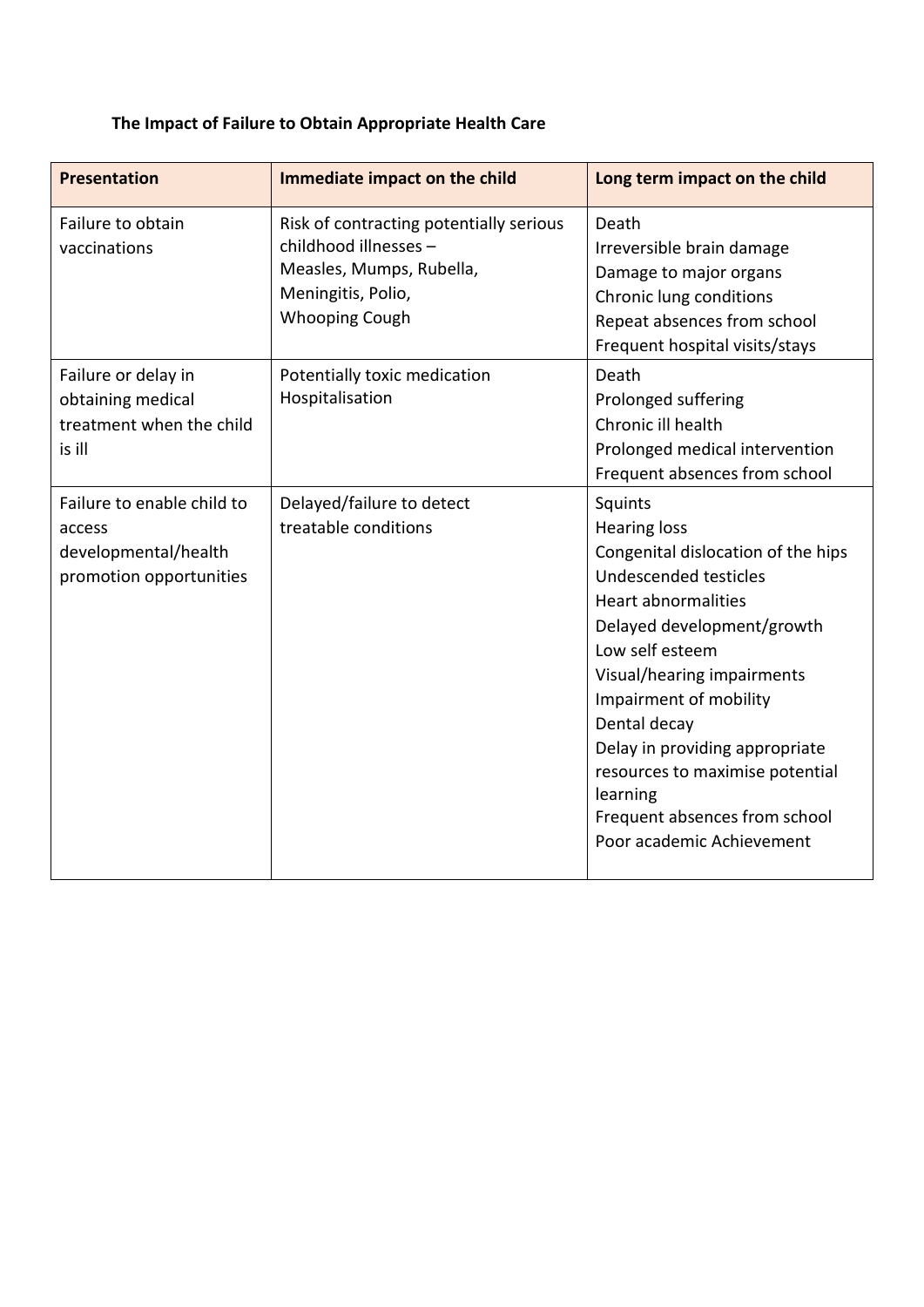## **The Impact of Failure to Provide Personal Hygiene for the Child**

| <b>Presentation</b>                                       | Immediate impact on the child                                                             | Long term impact on the child                                                                                                                                                                                                                                                                         |
|-----------------------------------------------------------|-------------------------------------------------------------------------------------------|-------------------------------------------------------------------------------------------------------------------------------------------------------------------------------------------------------------------------------------------------------------------------------------------------------|
| Persistent failure to<br>adequately wash/change<br>nappy  | Pain and discomfort cause irritable and<br>crying baby Nappy area becomes red<br>and sore | Increased stress levels<br>Inattention to bodily functions in<br>future                                                                                                                                                                                                                               |
| No or poor potty/toilet<br>training/hygiene               | Soreness around anus<br>Constipation/reluctance to<br>open bowels                         | Pain and discomfort<br>Infection, septic spots, fungal<br>infection, appearance of 2 <sup>nd</sup> degree<br>burns (dramatis)                                                                                                                                                                         |
|                                                           |                                                                                           | May develop fissure in females,<br>spread of infection to genitalia may<br>cause urinary tract infection<br>Pain associated with constipation<br>may cause behaviour difficulties in<br>toddlers and children<br>Dietary problems<br>Isolation/poor social<br>communication skills<br>Low self esteem |
|                                                           | Skin folds become moist                                                                   | Bacterial growth, infection.<br>Infection may be difficult to clear<br>and require local systematic<br>treatment                                                                                                                                                                                      |
| Persistent failure to ensure<br>hands and nails are clean | Transmission of threadworms                                                               | Infection<br>Gastroenteritis, toxoplasmosis,<br>toxocariasis<br>Widespread damage to retina or<br>eye                                                                                                                                                                                                 |
| Persistent failure to ensure<br>nails are cut             | Sharp broken nails cause damage to the<br>skin<br>Nails tear                              | Pain, infection                                                                                                                                                                                                                                                                                       |
| Persistent failure to ensure<br>hair is regularly clean/  | Head lice, excessive scratching, broken<br>skin                                           | Infections                                                                                                                                                                                                                                                                                            |
| brushed/combed                                            | Hair knotted/tangled/smells                                                               | Social isolation/stigma<br>Victim of bullying<br>Low self esteem<br>Poor academic achievements<br>Poor self-care skills that do not<br>develop as they grow                                                                                                                                           |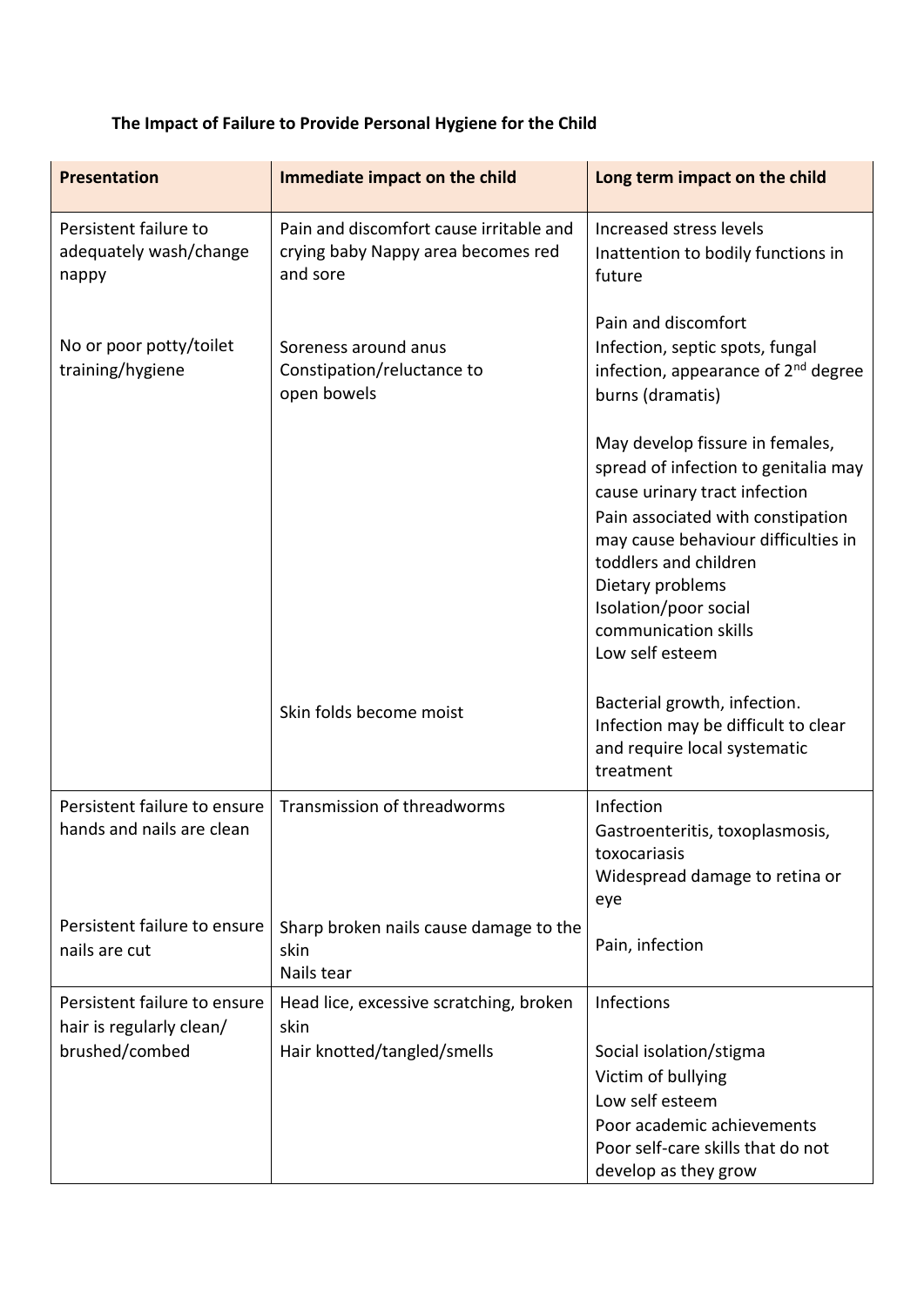| <b>Presentation</b>                           | Immediate impact on the child                                                                                                                                                            | Long term impact on the child                                                                                                                                  |
|-----------------------------------------------|------------------------------------------------------------------------------------------------------------------------------------------------------------------------------------------|----------------------------------------------------------------------------------------------------------------------------------------------------------------|
| Poorly heated<br>environment                  | Hypothermia<br>Chest infections<br>Pneumonia<br>Premature babies may have difficulty<br>in retaining their body heat<br>Cold injury - swollen hands and feet<br>Babies reluctant to feed | Death<br>Repeated chest infections requiring<br>frequent trips to a health setting<br>Loss of function of limbs<br>Dehydration and weight loss<br>Malnutrition |
| Clothing inadequate for<br>weather conditions | May 'stand out' from their peers<br>Children may present with pallor and<br>blueness of extremities                                                                                      | Victim of bullying<br>Social isolation<br>Low self esteem<br>Lethargic<br>Low academic achievement                                                             |

## **The Impact of Failure to Provide Personal and/or Environmental Warmth**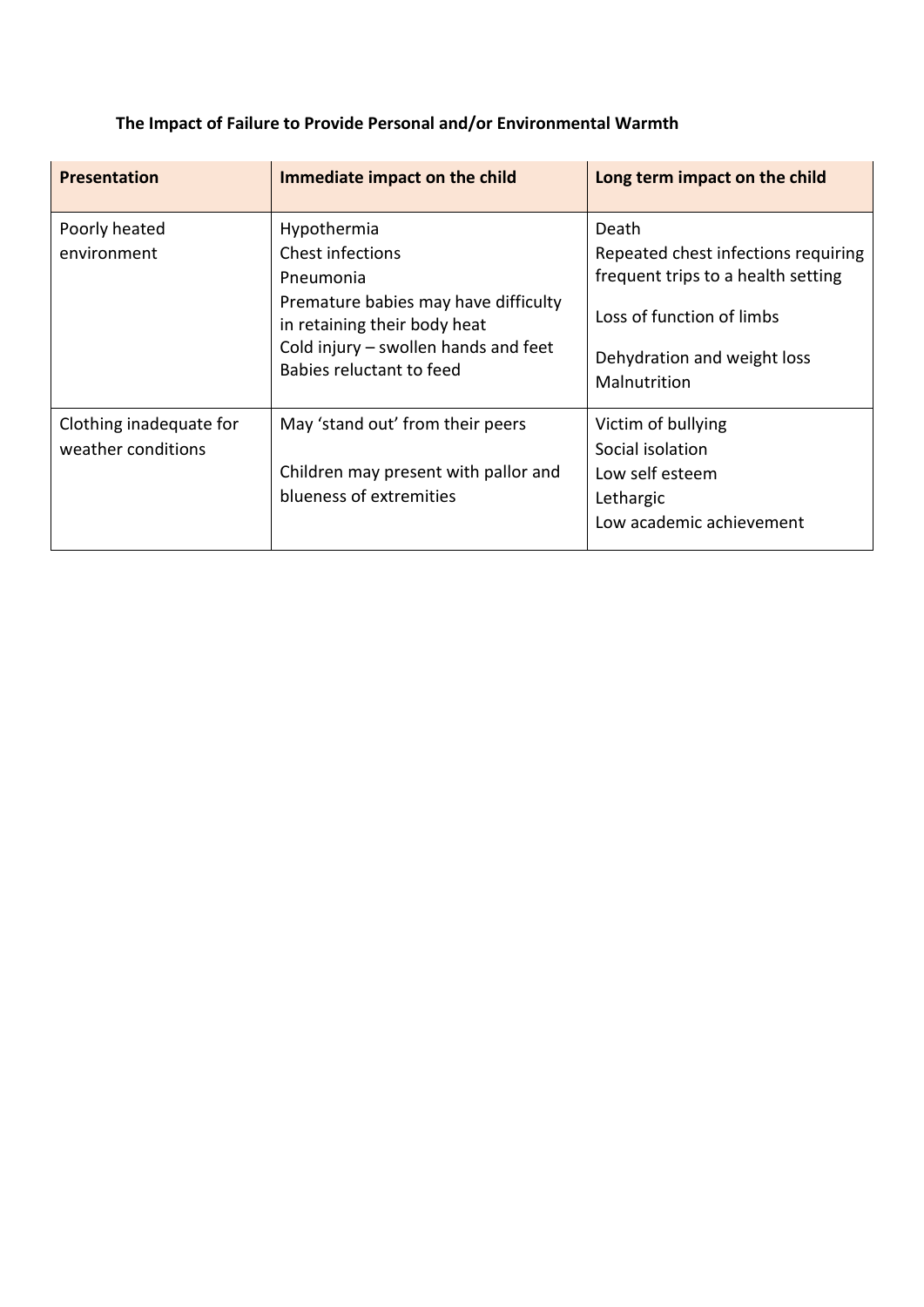## Decisions, next steps & referrals to the Access & Response Team

Once concerns about neglect are identified practitioners need to make judgments about the level of intervention that is required and what should happen next. The practitioner or agency that has identified the concerns must evaluate the seriousness of their concerns and decide what the appropriate response should be using [The Right Help in the Right Way at the Right Time](http://sites.southglos.gov.uk/safeguarding/wp-content/uploads/sites/221/2016/08/The-Right-Help-in-the-Right-Way-at-the-Right-Time-January-2021.pdf) documen[t](http://sites.southglos.gov.uk/safeguarding/children/i-am-a-professional/threshold-tool-the-childs-journey/) and/or having a conversation with the Access and Response Team (ART).



Making judgments about referrals can cause some anxiety for practitioners as well as creating tension between agencies. Building

good working relationships between agencies, developing an understanding of respective agency roles and capacity as well as a shared understanding around thresholds can assist. Being able to articulate concerns clearly by drawing on signs and indicators, risk factors and knowledge of the impact of neglect will also be helpful. Decisions following the identification of neglect may include:

- Talking about your concerns with the family and continuing to support and monitor the situation as a single agency
- Gaining consent from the family to start an Early Help Assessment and Plan (EHAP)
- Referring for additional support e.g. from Preventative Services
- Referral (via ART) to Children's Social Care as Child in Need (S.17) or
- Referral (via ART) to Children's Social Care as Child Protection (S.47)

If a decision is made **not** to refer to Social Care, the agencies that are already involved should discuss with the family whether the EHAP process would be appropriate. Making a decision not to refer may be an appropriate response if there is felt to be the potential to effect positive change, and where the risks to the child are felt to be manageable. Within these situations it is also important that the parents have a level of understanding and acceptance of the practitioner concerns and the motivation to work with others to improve things. It is important to clearly record reasons for not making a referral, consider the use of the EHAP process and keep these decisions under review.

Where a family or child is receiving targeted or universal support services as a result of concerns about neglect, it is particularly important that the support is planned, monitored and reviewed regularly and that there is a good system for interagency liaison and coordination. It may be a good idea for a **Team Around the Child/Family meeting (TAC/F)** to be held to clarify this.

All professionals can contact Compass for support. Compass provides information and advice both directly to families, as well as to professionals who are supporting them to enable them to achieve meaningful and positive outcomes without the need for statutory intervention.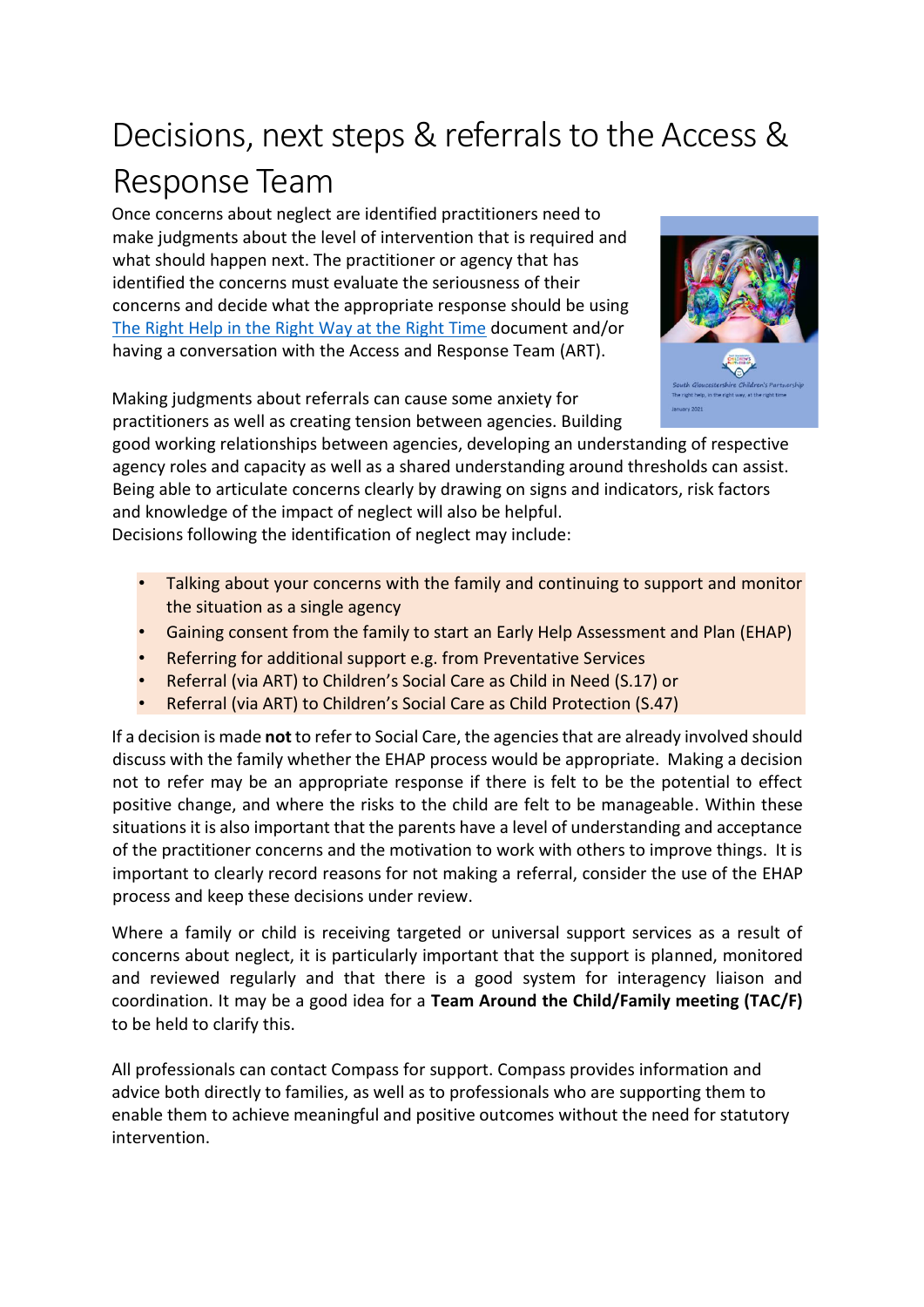Where a professional considers that a family might benefit from additional support, they can contact Compass via email for an initial discussion without sharing a family name.

To access this support, please email a brief synopsis of the family composition and needs of the children to [compass@southglos.gov.uk](mailto:compass@southglos.gov.uk)

If a family requires a more in-depth conversation or support from another service, there is the expectation that  $-$  in the spirit of "nothing about me without me"  $-$  a meaningful conversation will have been had with the family explaining that the professional would like to seek support and advice from Compass. The family should be aware of the content of the information being shared with Compass and have given verbal consent for this information to be shared. Ì

If the decision is taken to offer support without a referral to Social Care it is always good practice to review this decision at regular intervals with your supervisor or line manager with the following considerations:

- Is the plan working and is this making a difference for the child?
- In view of the signs, indicators and risk factors that originally caused concerned, has there been any change?
- Is it appropriate to make a Child In Need referral to Children's Social Care via ART?
- Is there an indication that the child is at risk of significant harm and may be in need of protection? If so, refer the matter urgently to Children's Social Care via ART.

Serious concerns in regards to a child's welfare or development will **always** need to be referred to Children's Social Care in order that a multi-agency assessment can be undertaken to determine whether the child is a child in need and what services may be required.

As well as the factual information about the child, their family members, and the reasons for the referral, ART will require the following information: j

- What evidence is there of an impact on the health and safety of the children? (Draw upon facts and observations rather than feelings and assumptions)
- What changes have occurred in the family circumstances to require a referral?
- Why you think this has come about?
- What has already been done to try and improve the situation?
- Does the parent know they are being referred and what sort of help do they want or expect?
- How will you remain involved with the family?
- What would you like Social Care to do?

Professionals who make referrals to Children's Social Care via ART should address the questions above when completing the ART Request for Help form.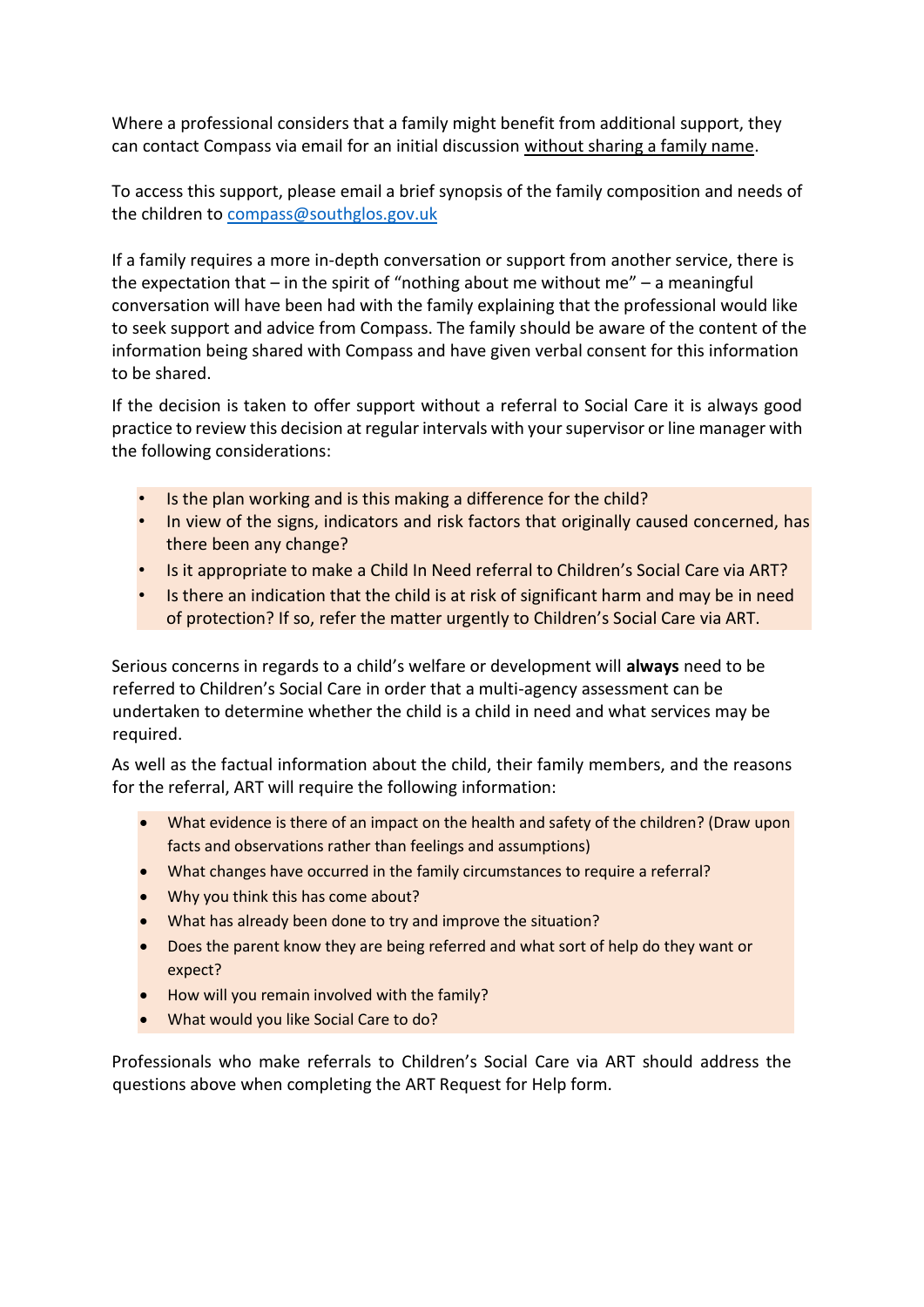## **Making a referral to children's social care via ART - seeking parental consent**

Practitioners who refer their concerns to ART need to decide whether the consent of the person with parental responsibility is required. However if there is evidence that by seeking consent the child or young person may be at risk of or at further risk of significant harm, then consent may not be necessary. However, these concerns should be discussed with ART at the point of referral. If consent is not sought there needs to be a clear rationale for this in the referral.

If there is uncertainty about the level of concerns, referral must not be delayed. It may be useful to discuss any referral dilemmas with:

- Your line manager/supervisor
- The agency lead person for safeguarding
- ART

### **Response by Children's Social Care/ART to referral**

When a child is referred to Children's Social Care via ART an initial decision will be made within 24 hours as to the actions required, and whether a Social Care Single Assessment will be undertaken. If the referral progresses to a Social Care Single Assessment, this will entail a full consideration of the circumstances of the child and their family. It aims to identify needs and whether services are necessary to promote the child's welfare.

The outcome of a Social Care Assessment may be that:

- Children's Social Care will not offer any further service but that universal services should continue to work with the family
- The EHAP process should be used
- A Child in Need plan co-ordinated by Social Care is appropriate
- A strategy discussion is required

#### **Children Who are in Need of Protection**

Children in need of protection are children who are suffering or are likely to suffer significant harm, including those children whose lives are in danger or who are at risk of serious harm. The children may already be known to Children's Social Care or another professional who is concerned about maltreatment of the child. However, this may also be the first time the concern has come to the attention of a professional.

Once the local authority has reasonable cause to suspect that a child is suffering or is likely to suffer significant harm it is under a duty to make enquiries, or cause enquiries to be made. These enquiries are made under Section 47 of the Children Act 1989 in accordance with the [South West Child Protection Procedures](http://www.swcpp.org.uk/)

Parental Neglect which is likely to constitute 'significant harm' is that which is: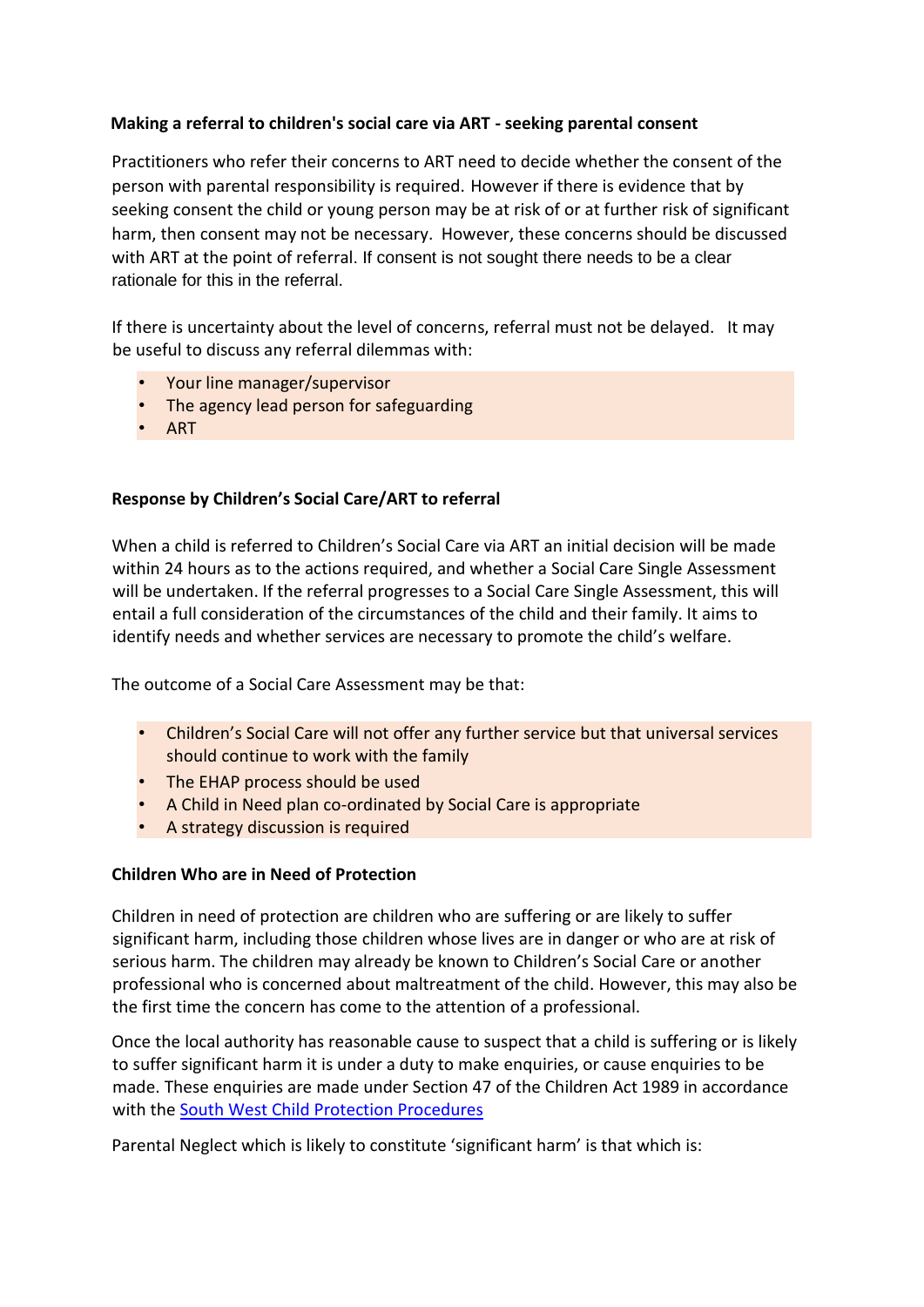- severe
- persistent
- cumulative
- chronic or acute
- resistant to intervention

There will need to be a clear sense of how the neglectful acts fail to meet a child's needs and in turn how this links to the harm that is being caused. Immediate health, well-being and safety will be a consideration as well as the developmental harm that will affect the child into the future. The key issue is that long term neglect can cause more developmental delay and impairment than any other form of abuse.

Whilst this is by no means exhaustive or prescriptive, the types of factors that may indicate that a strategy discussion and further assessment is necessary include:

Evidence that the children's basic needs for food, warmth, shelter, safety etc. are not being met and that this is causing persistent harm or immediate danger e.g. children left unsupervised in potentially dangerous circumstances; very young babysitters; children asking neighbours for food or stealing food/money on a regular basis

• Dirty unhygienic environment e.g. house over-run with pets, faeces not cleaned up, etc Primary school age children frequently left alone or unsupervised in the house for periods of several hours

• History of unexplained injuries to children, or a series of injuries with unconnected/ inconsistent explanations, particularly those involving non-mobile babies, children or young people. A South Gloucestershire Serious Case review regarding the death of a 17 week old baby (Child C), cited a number of incidents/injuries sustained by Child C and recommended that the phrase 'those who don't cruise, rarely bruise' be adopted as a multiagency guide

Previous concerns about the care of other children in that family, or in another household where these adults have lived before Parents with severe mental ill-health, chronic ill-health, physical disability, and/or learning disability who are struggling to care adequately for their children

- Children whose non-attendance for medical treatment causes serious concern
- Repeat episodes of being homeless or frequent house moves
- Long term non-school attendance or not being registered for education where this is causing serious concerns for the child's safety or development

## Undertaking Assessments

This section explains what an assessment is and offers some guidance about areas for consideration.

An assessment must address the central or most important aspects of the needs of a child and the capacity of his or her parents or caregivers to respond appropriately to these needs within the wider family and community context. An important underlying principle of the Assessment Framework is that it is based on an inter-agency model and is not just a social work assessment. The assessment should lead to an agreed analysis of the needs of the child, the seriousness of any risk, the protective factors and whether a multi-agency intervention plan is required.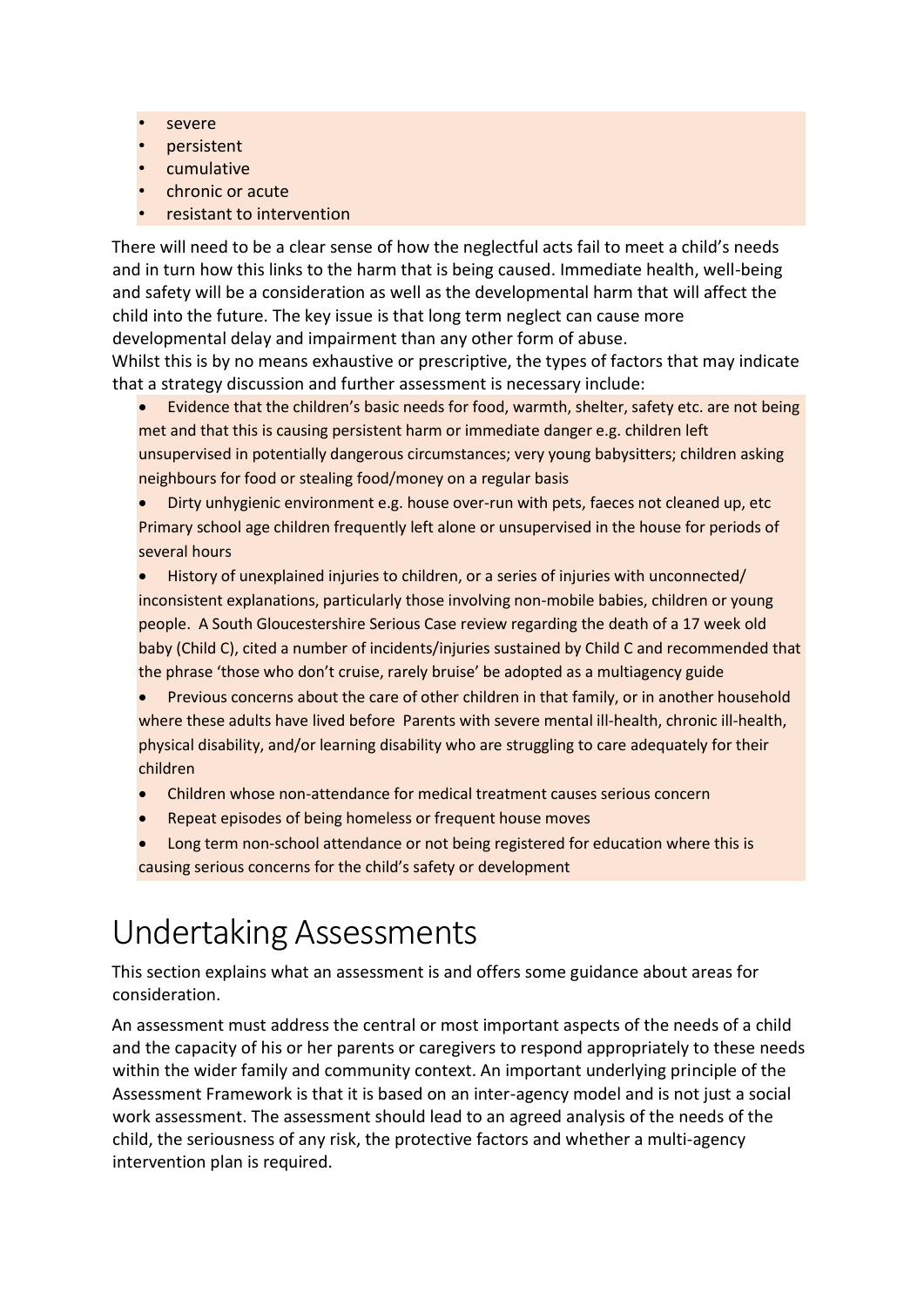#### **Key Principles to consider when undertaking an assessment:**

- Understand the family's circumstances: No assessment can be started without a detailed understanding of the family's background and previous involvement with services. For this reason completing a Genogram (family tree), social history and chronology is the most important starting point.
- Isolated incidents of neglect are rare: It is likely that there will be several, possibly fairly minor incidences of neglect, which over time begin to heighten concerns. It is important to identify and analyse any patterns of neglectful behaviour within the family context. For this reason, the usefulness of compiling chronologies cannot be over stated.
- Parents are likely to have many needs of their own: These could include (for example) substance misuse, learning disability, mental health issues, domestic violence and abuse, all of these requiring high levels of support. However, it is important to maintain a clear focus on the needs of the child as well as offering support and services to the parents.
- Avoid drift and lack of focus: It is important to plan the assessment and have clear time-scales for completion. It is additionally important not to delay providing services pending the outcome of an assessment. Services and interventions can inform the assessment process.
- Guard against becoming "immune" to neglect: Workers who work in areas where neglectful parenting is common-place can become de-sensitised and can tend to minimise or 'normalise' situations which in other contexts would be viewed as unacceptable. Sound supervision, which involves reflective discussion and evaluation, is vital to prevent workers becoming desensitised. It is also valuable for workers from different agencies to meet, e.g. in team meetings, to discuss issues, share concerns and keep neglect issues in focus.
- Use assessment tools as a means of focussing and reviewing: Assessment tools can be used as a means of evidencing concerns and will give clarity and a transparent basis to any legal proceedings if they become necessary. Assessment tools can highlight where more in-depth work needs to be undertaken or joint working with specialist services.
- Consider at an early point the likelihood of the parents' capacity for change: Practitioners involved with child neglect should guard against being over optimistic about the potential for parents to effect lasting change and provide consistently 'good enough' parenting. Sometimes change is not possible and decisions need to be made on the basis of timely outcomes for the child. This is known as the 'rule of optimism', which can be identified by a reluctance for practitioners to consider possible signs of abuse or minimise the significance of what children say, because the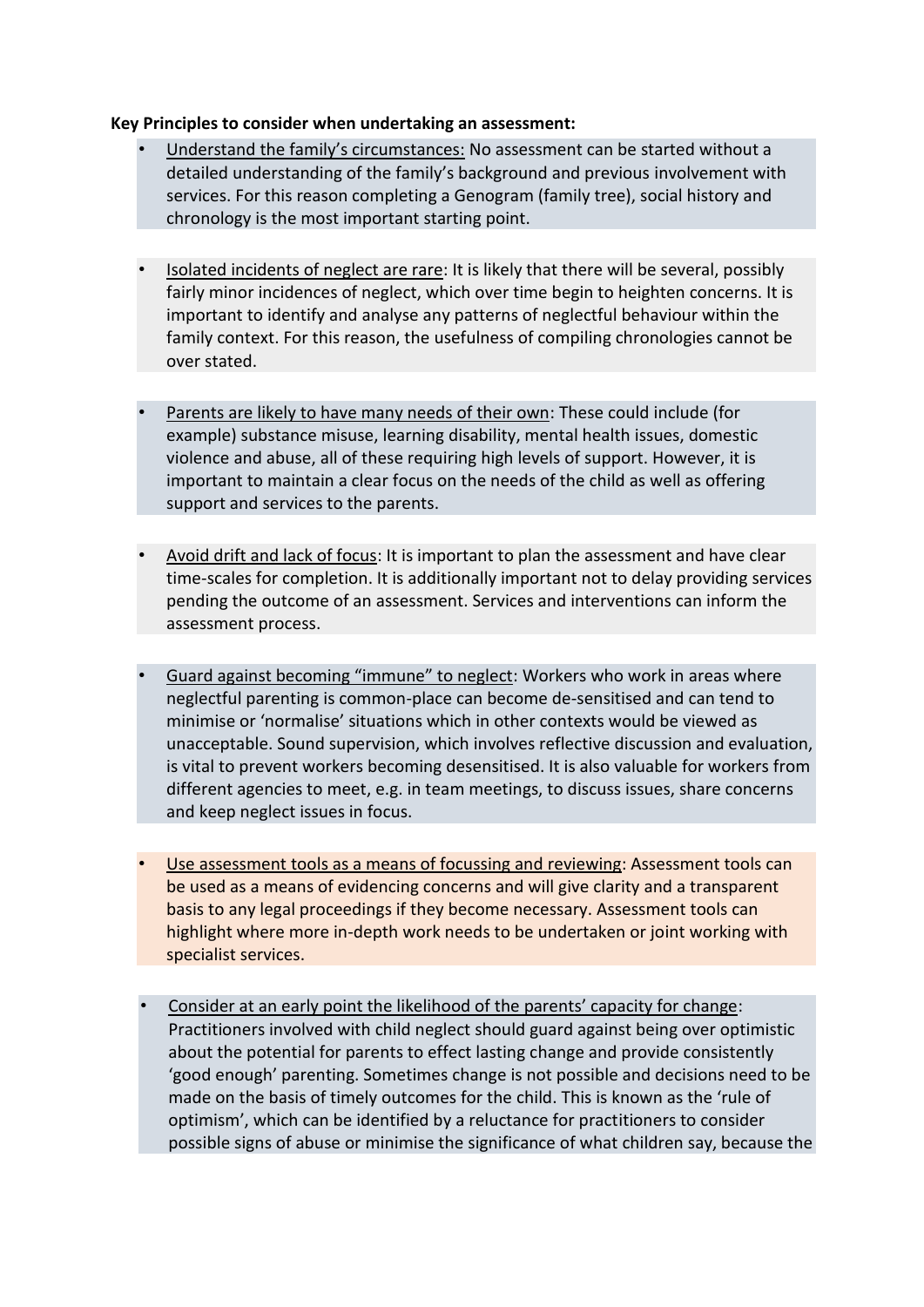parents are perceived to be making improvements<sup>2</sup>. Practitioners should also be careful not to implement the start again syndrome<sup>3</sup> with families who seek to achieve a more positive assessment at a time of change in workers. This can cause delay and undermine the effectiveness of an assessment or plan.

- Assess sources of resilience as well as risk: Assessments should not overlook the importance of sources of resilience and opportunities for building areas of a child's life that reduce the risk. Resilience has been described as "qualities which cushion a vulnerable child from the worst effects of adversity, in whatever form it takes, and which may help a child or young person to cope, survive and even thrive" (Gilligan, 1997) This could be the existence of a relationship with a safe adult outside of the family home, a talent, or interests and hobbies. Equally, the health, social and psychological needs of a resilient child should not be overlooked.
- Observe the parent-child interactions: Observations can inform assessments of attachment and offer insight into the relationships between parents and child, and child and other siblings. Unrealistic expectations or skewed interpretations of a child's behaviour are often a feature of neglectful parenting, for example, a child who cries a lot being described by the parents as 'nasty' – as though the child's crying is a deliberate action designed to irritate the parent. A tool for recording observations can be found in Section 2 of this toolkit.
- Remain practical and do not overlook the child's basic needs: The assessment process should continue to consider the child's basics needs: Is the child comfortable? Is there enough food in the house? Are there enough nappies? Is the house warm enough? Is there hot water for washing? Be prepared to ask questions and remain curious.
- Assess each child within the family unit as a unique individual: Not all children will be treated the same or have the same roles or significance within a family. In particular there may be a child who is perceived to be different. These may be children associated by the parent(s) with a difficult birth, the death or loss of a partner, or a change in life circumstance. Negative feelings about the situation may be projected onto the child. An unplanned child or a stepchild may lead to resentment in a carer, and/or distortions in the bonding. These children may be treated differently within the family.
- Have confidence in your assessment and ensure that it is carried out in accordance with the Assessment Framework. Specialist assessments can be useful but should only be commissioned in specific, agreed circumstances.

<sup>&</sup>lt;sup>2</sup> (Learning Lessons from Serious Case reviews, Year 2, OFSTED, 2009).

<sup>3</sup> Brandon et al, DCFS, 2008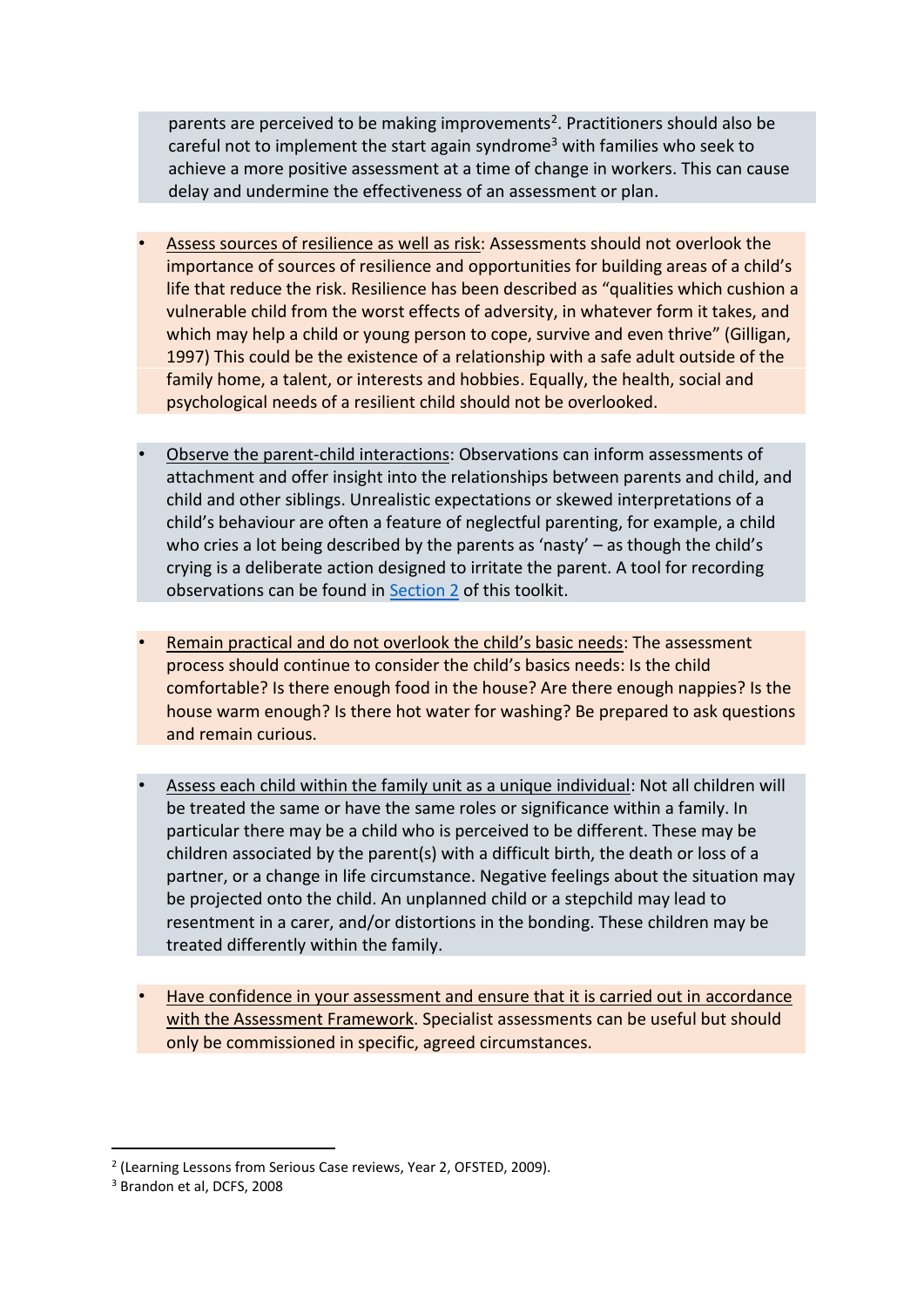## **Maintaining a Focus on the Child**

When neglect occurs in families, as in other complex situations, it is easy to lose sight of the child due to them becoming over-shadowed by the needs of the parents or other factors. The significance of seeing and observing the child cannot be overstated in such complex and chaotic circumstances.

## **Good Practice:**

- Children should be seen within their family unit **and** on their own
- The child's views should be sought in relation to where they would be comfortable to meet with you
- Children should be spoken to and observed to determine the level of attachment they have to their parents and siblings and other members of the family
- Consideration should be given to each child within the family. How are they different or similar?
- Are any of the children in this family more resilient than others to the care they are receiving and if so, how? Why do you think this is?
- Describe each child in terms of appearance and personality
- List the strengths and positives of the relationships within the family
- List any injuries the child has had chronologically including injuries that have been explained by the parent or carer
- List your concerns about the child's development needs using the dimensions within the Assessment Framework
- Consider and plan how you will discuss your concerns with the child's parents
- Ask the parents to describe their children individually and talk about what they like about them. What are their individual personalities? What do they like doing? This can be enlightening in terms of finding out what parents know about their children, how they feel about them and how good their attachments are.

## **Assessments in Complex Circumstances**

The process of assessment may highlight multiple and complex needs within an individual family, which may require a more specialist, multi-agency approach.

Examples of such situations may include:

- Children born to parents with additional needs, or chronic mental ill-health
- Parents with a disability or long term illness may face particular challenges in life, some of which may impact on their parenting capacity. Such parents should be assessed as parents in their own right as well as an assessment of their child's needs being undertaken where appropriate. Joint working between Adult and Children's Services should occur.
- Children born to mothers who use drugs during pregnancy
	- Children suffering from withdrawal may exhibit distressed or restless behaviour which parents find difficult to manage, the child may be difficult to comfort.
	- Parents with little confidence in their parenting skills and who may lack motivation because of drug use may find meeting the needs of their children a real challenge
	- A pre-birth Assessment may be required in these cases to inform planning.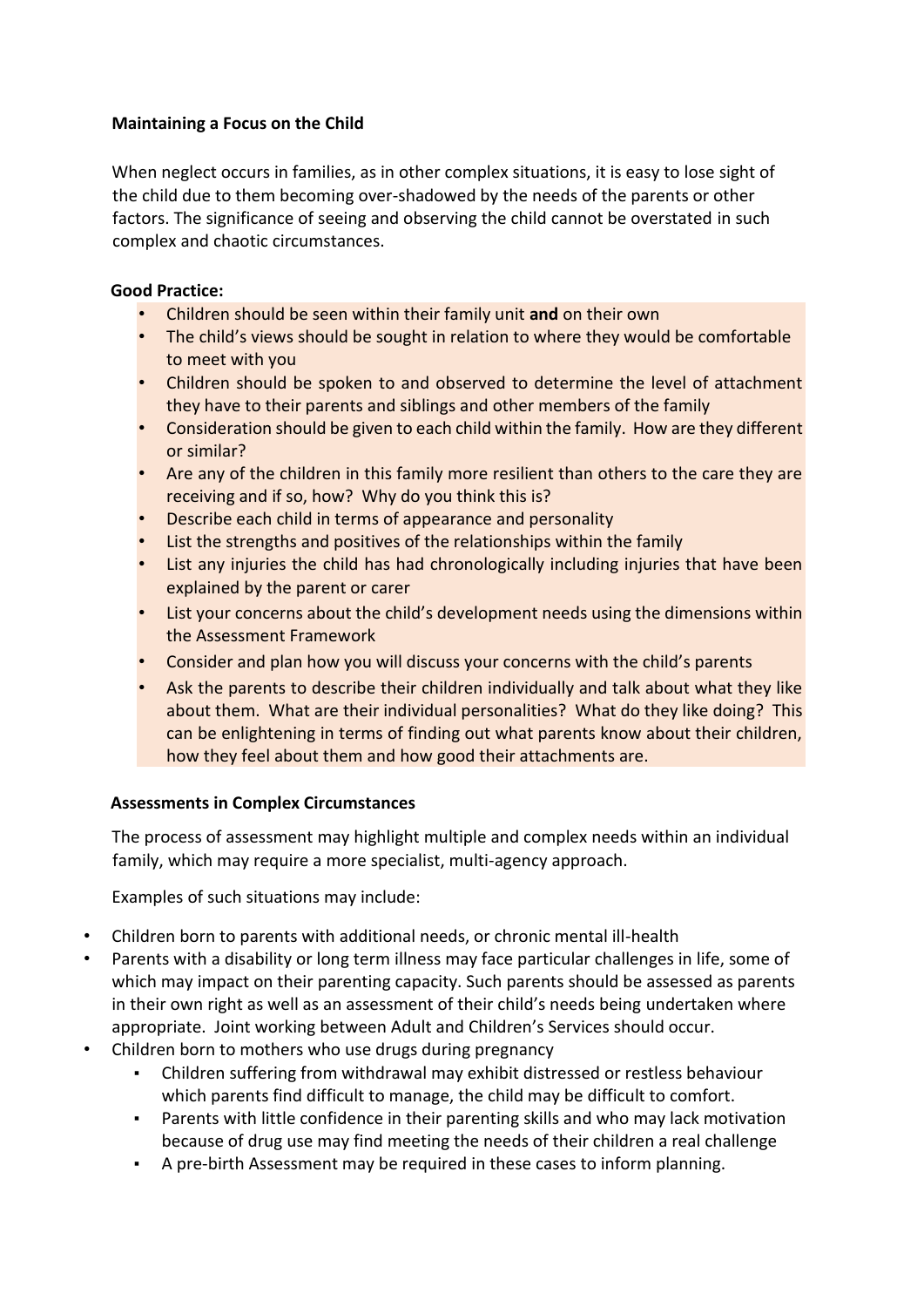- Low birth weight babies and prematurity
	- Coping with a child in a special care unit may be very stressful and the physical environment of a high dependency unit may have a negative effect on the ability of the carer to form attachments to the baby
	- These children are more likely to have feeding difficulties, chronic illness, and neurological, behavioural and cognitive disabilities than other children. There is a link between low birth weight babies and socio economic disadvantage, poor housing conditions and depression
- Children with disabilities
	- Children with disabilities can equally be subject to abuse and neglect but are mostly unrepresented within child protection figures. However, research from the National Working Group on Child Protection and Disability (2003) reveals that they may be more vulnerable than non-disabled children. Research indicates that children with disabilities are 3.4 times more likely to be abused than non-disabled children and 3.8 times more likely to be neglected 4
	- Children with disabilities may be less able to communicate their needs or their concerns, or to access help and support outside of their families. The stresses of caring for a disabled child are ongoing and parents may not receive all the services and support they require to meet the needs of their child. As a consequence the child may become the real or perceived source of frustration for the care

Disabled children may be cared for in families where there are parental mental health problems, domestic abuse, and substance misuse. Parental stresses may be projected onto the disabled child resulting in scapegoating and/or abuse and neglect of the child. This may be exacerbated when the professional network focuses on the child's disability rather than the parent's difficulties. In some cases the child's disability may be the result of maltreatment, and they may be vulnerable to further neglect because of their disability.

## **Responding to Parents**

It is often very difficult for practitioners to raise issues with families about neglect. Talking about neglect requires practitioners to question their own value base and to communicate with parents on matters which are personal and difficult to raise, for example, smells and odours in the house, dirt and stale food on the carpet, poor hygiene levels for both parents and children. Ì

As part of the assessment process practitioners need to ensure that their concerns are understood by the family, they need to be clear but sensitive, not use jargon and be aware of personal safety in case the parent becomes angry. It is also essential to check out the parent's understanding of what has been said to them, in particular when there are indications that the parent may have a learning disability.

## **The Importance of Analysis**

Undertaking an assessment is a dual process of gathering and organising information and then analysing it. Analysis involves attaching meaning and significance to what has been observed or expressed, and so determining what should happen next:

<sup>4</sup> Sullivan and Knutson, 2000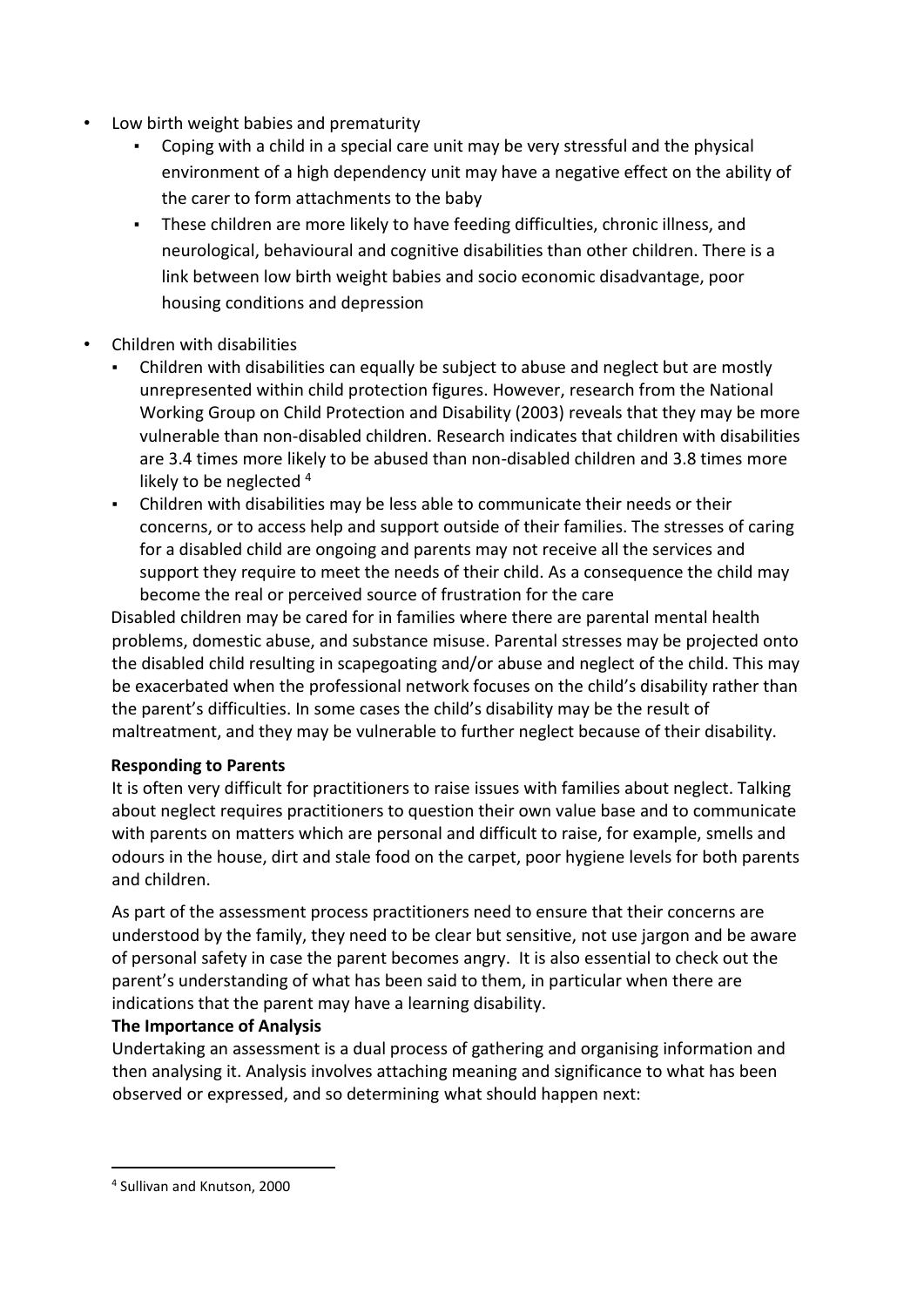- Is there adequate justification in continuing with services either voluntarily or through statutory involvement?
- Based on the understanding of the assessment information is the plan in the best interests of the child/children?

As with the gathering of information, a multi-agency perspective should be sought in respect of interpreting and understanding the assessment material and in terms of what that then means for the individual children within the household. Analysis gives consideration to the evidence gathered and applies theoretical constructs in helping to understand these issues and evaluate them accordingly.

### **Good Practice: Undertaking Assessments**

- $\checkmark$  Start with a social history, genogram (see Section 2 'Tools for the Job') and chronology
- $\checkmark$  Every assessment should be child centred. Where there is a conflict between the needs of the child and their parents/carers, decisions should be made in the child's best interests<sup>5</sup>
- ✓ Gather and analyse information gained from a number of different sources
- $\checkmark$  When analysing the information about the risks, think about the seriousness and consequences for the child of no change
- $\checkmark$  The child and family are key to the process, they need to know what the assessment is going to involve, why it is happening, what their role is within it and possibilities in terms of outcomes
- ✓ Establish the family's views of the concerns
- $\checkmark$  There is a need to communicate with families in an open and honest way children value being treated with respect, honesty and care, listen to their views in a way that compliments their needs, this maybe by direct work, communication tools or observation
- $\checkmark$  Assessments should actively consider equality issues such as the parents ethnic origin or whether a parent has a learning disability
- $\checkmark$  Assessments have to be an ongoing process not a single event
- ✓ They should build on strengths as well as identify difficulties
- $\checkmark$  They should be grounded in evidence based knowledge
- $\checkmark$  They should consider the whole context of the lives of the child and family
- $\checkmark$  Consider the child and family in the context of wider society
- $\checkmark$  Be aware of the uniqueness and diversity of each child and family and communicate according to individual need
- $\checkmark$  Have a clear plan with clear aims and review it regularly
- $\checkmark$  Use opportunities for consultation, with your manager, other key contacts for child protection, or colleagues
- ✓ Ensure effective multi-agency working. Seek the views of your colleagues regularly and maintain frequent contact
- $\checkmark$  Don't allow the needs of the parents to cause you to lose sight of the child
- $\checkmark$  Don't underestimate the impact of a parent's mental health difficulties, drug and/or alcohol use or domestic abuse on the care they are giving to the child
- $\checkmark$  Keep your records up to date and ensure they are accurate. Make sure they are signed and dated
- $\checkmark$  Make use of case summaries or chronologies to enable you to monitor and review progress

<sup>5</sup> Working Together to Safeguard Children, 2018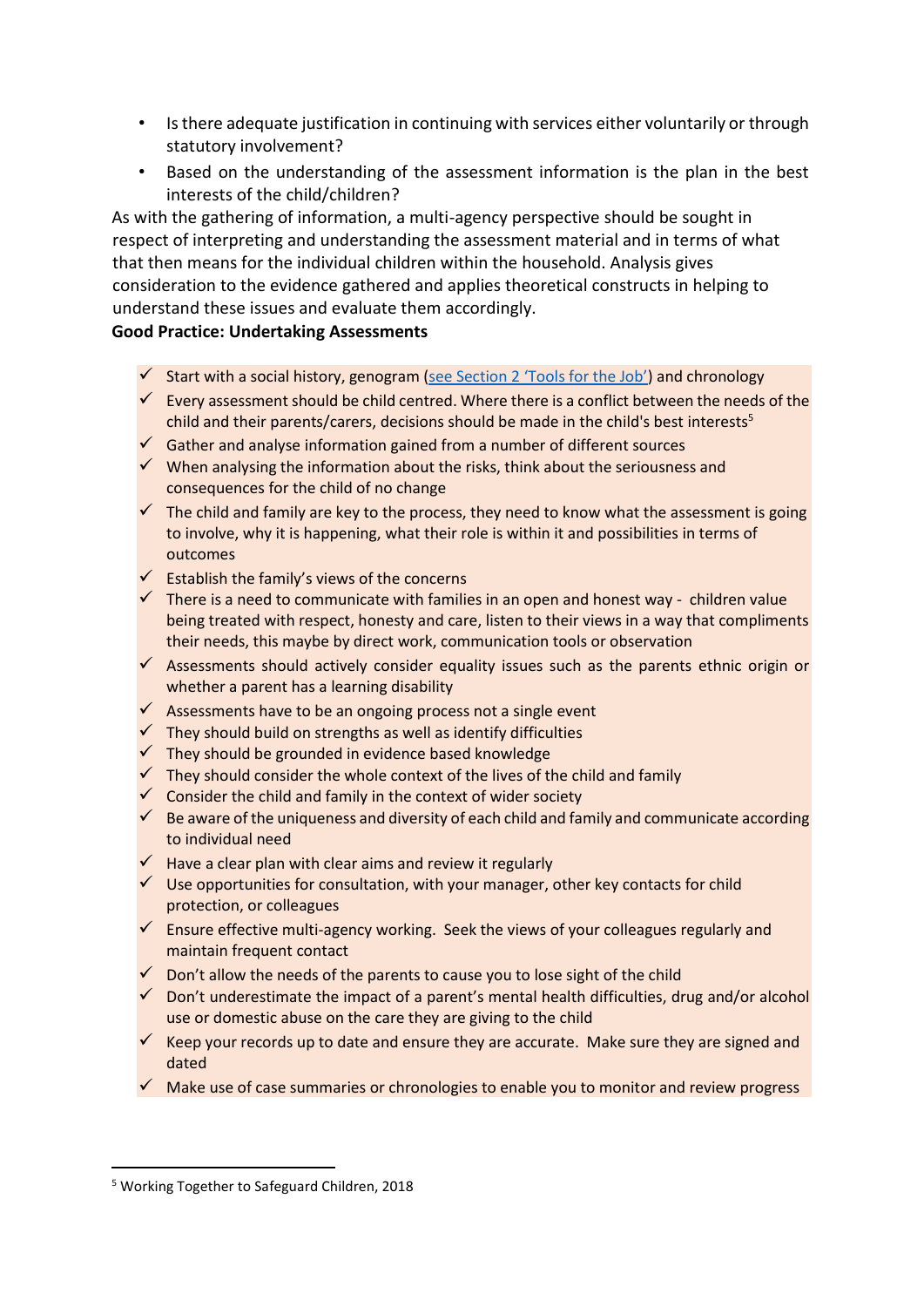## Planning, reviewing and the use of supervision

Multi-agency plans should be in place for children who are considered to be in need or vulnerable as a result of neglect. A plan should be in place whatever level of service or intervention is being offered, and whether it is a single or a multi-agency intervention. The plan should be drawn up with the family, including the child wherever possible, together with any other agencies involved. The plan should detail the outcomes sought, the services that will be offered to the family and the clear timescales for effective changes to be demonstrated. The plan should be SMART:

**S**pecific **M**easurable **A**chievable **R**ealistic **T**imely

Children who are neglected are often isolated within the community, by their peers and sometimes within their own families. Plans for children should consider ways in which children could become involved in activities to reduce the experience of isolation. In order to reduce risks, plans for children who have been neglected need to address building resilience. Building resilience might include:

Linking a child with leisure or community services Linking a child with school based activities Linking the child with a safe adult or friend who might be willing to spend time doing activities with the child

The plan should be reviewed on a regular basis. A review can be held if there is a change of circumstances or an event that suggests the plan needs to be changed in any way. Parents and the child (where appropriate), should always be encouraged to attend and take part in the review.

Where children are subject to a child protection plan as a result of concerns about neglect, the plan will be reviewed in accordance with the timeframe set out in the South West Child Protection Procedures.

Other considerations that may be important in planning and reviewing services include:

• Thinking creatively from a needs-led perspective that draws on informal as well as formal avenues of support and assistance

• Whenever possible try to express outcomes in terms of behaviours and include in the plan how the anticipated changes will help the children thrive, develop and reach their potential

• Think about the learning needs/styles of the parents and ensure that what is being offered to them is suitable

• Consider whether the service you are proposing/providing is empowering a family, or whether it is contributing to feelings of dependency

• Think specifically about how each child is included in the plan – does the child need help and support to improve their self-esteem, build resilience or cope with some aspect of their lives

• Consider any parental needs that remain un-met and whether this will undermine their capacity for change. There may be a need to involve adult orientated services if this is the case

• Try to ensure that the plans are co-ordinated and agreed across services so that the family experiences clarity and consistency about the required changes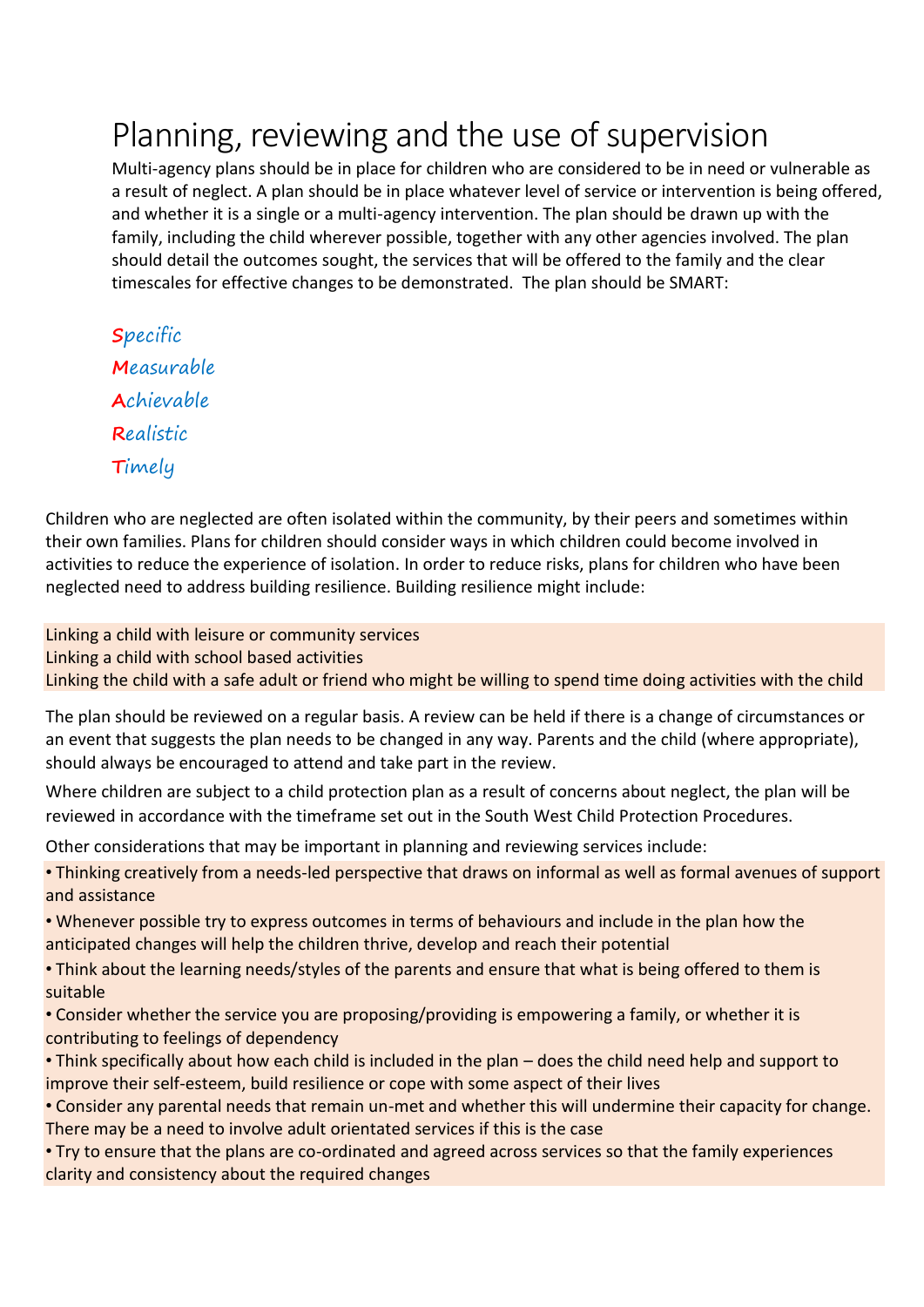In complex cases where practitioners have been involved for 6 months and no progress appears to have been made, it might be helpful for the review to be chaired by someone independent of the line management of the case.

It may be that further assessments will be needed if there are new or ongoing concerns about a child.

#### **The Purpose of Supervision**

Good supervision is central to the management and oversight of working with families where there are concerns about child neglect. The supervision process should ensure:

- The worker is clear about their roles and responsibilities
- The workers meet their agency's objectives
- A quality service is provided to children and parents
- That a suitable climate for practice is developed
- That the worker is supported in accessing appropriate pathways for professional development
- The worker is supported in managing stress

Professionals will always need to refer to their employing agency's policy in relation to staff supervision

## **In working with neglectful families, there are some further specific considerations which include the following:**

Serious neglect poses worrying problems for practice. It raises anxiety but also can create a kind of numbed despair. Working with chaotic families can equally be reflected in a sense of hopelessness. Part of the supervisory process should be to identify these feelings and work on ways of minimizing the effects Lack of direction and drift have been characteristics of a number of cases where neglect has resulted in tragic deaths. Therefore, a key component of effective supervision should be to give focus and purpose to the work Supervision must always review the state of the children at that time and consider risk in a holistic sense (e.g. Implications of missed medical appointments etc)

It is unhelpful to assume that case closure in cases of serious neglect is realistic within ordinary time scales. Supervision should involve a dialogue about outcomes sought for the child

Since inter-agency and inter-professional work is essential for these cases, supervision in the conventional sense can usefully be widened, and can on occasion (for example) involve managers and workers from other agencies in a case discussion.

Supervision should support practitioners to be open and honest with parents about the ways in which their care falls short of meeting their children's needs, and what should be done, not only about immediate safety,

but about the conditions for their child's healthy development

Supervision should identify clearly where attempts at partnership are failing. Furthermore, it may be that agency involvement needs to be long term. This needs clarity of purpose and a shared belief in the capacity of the parents to provide good enough care albeit with supplementary support.